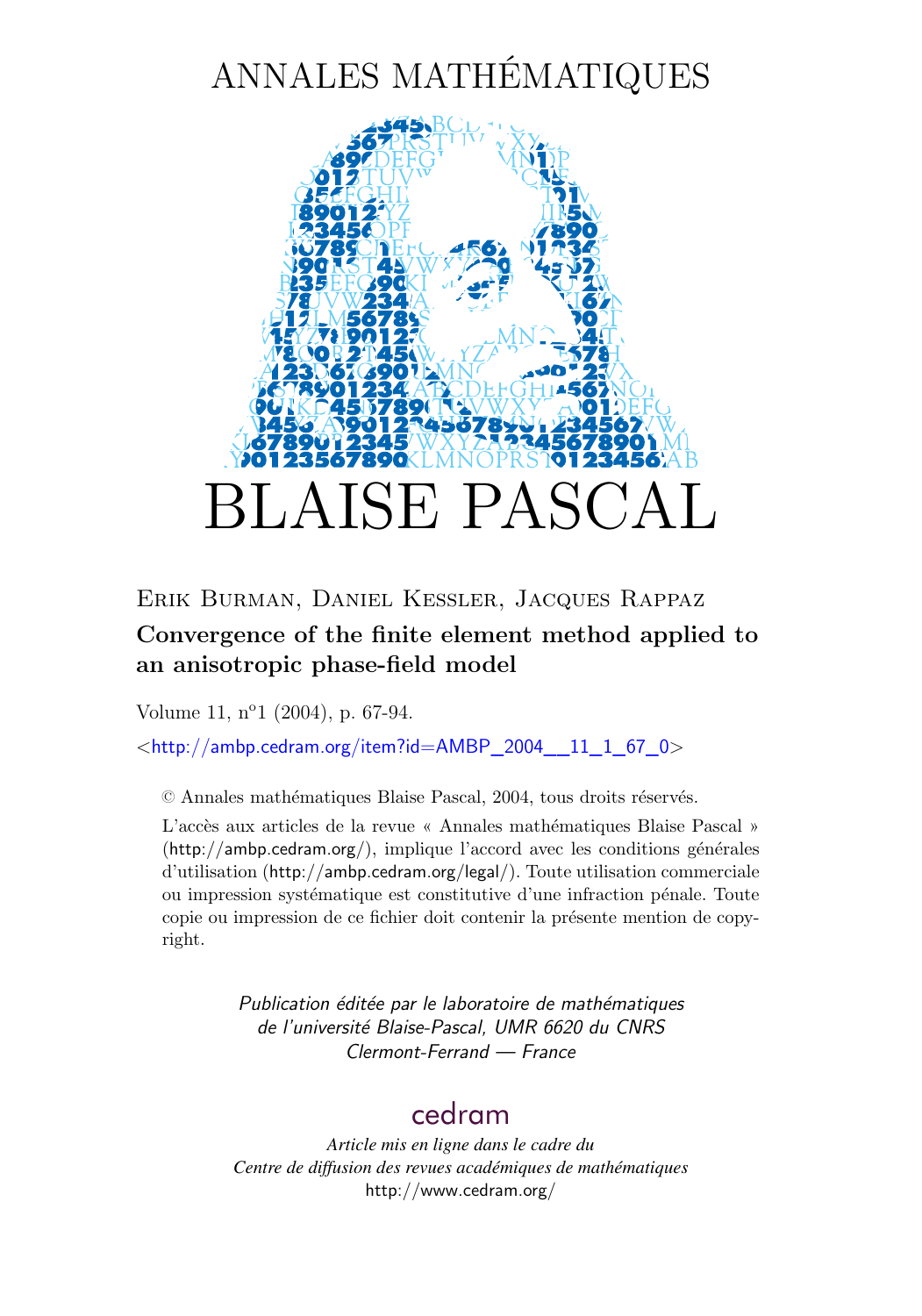# **Convergence of the finite element method applied to an anisotropic phase-field model**

Erik Burman<sup>1</sup> Daniel Kessler<sup>2</sup> Jacques Rappaz

#### **Abstract**

We formulate a finite element method for the computation of solutions to an anisotropic phase-field model for a binary alloy. Convergence is proved in the  $H^1$ -norm. The convergence result holds for anisotropy below a certain threshold value. We present some numerical experiments verifying the theoretical results. For anisotropy below the threshold value we observe optimal order convergence, whereas in the case where the anisotropy is strong the numerical solution to the phase-field equation does not converge.

# **1 Introduction**

In this paper we study a finite element method for the numerical computation of an anisotropic phase-field model for a binary alloy. For details on modelling and physical background to this model we refer to Warren and Boettinger [12] and Kessler et al [7]. Existence for the anisotropic model was proved by Burman and Rappaz in [1] and convergence of a finite element method in the isotropic case was proved in Kessler and Scheid [8]. Other work on convergence of the finite element method for isotropic phase-field models include Chen and Hoffman [3], Feng and Prohl [5], Chen et al. [2]. The anisotropy (as introduced in Kobayashi [9]) permits the modelling of branches in models of dendritic growth but makes the second order operator strongly nonlinear. However we show that this operator is strongly monotone, under a certain convexity condition, and Lipschitz continuous. The convergence of

<sup>1</sup> supported by the Swiss National Science Foundation

<sup>2</sup> supported by the Swiss National Science Foundation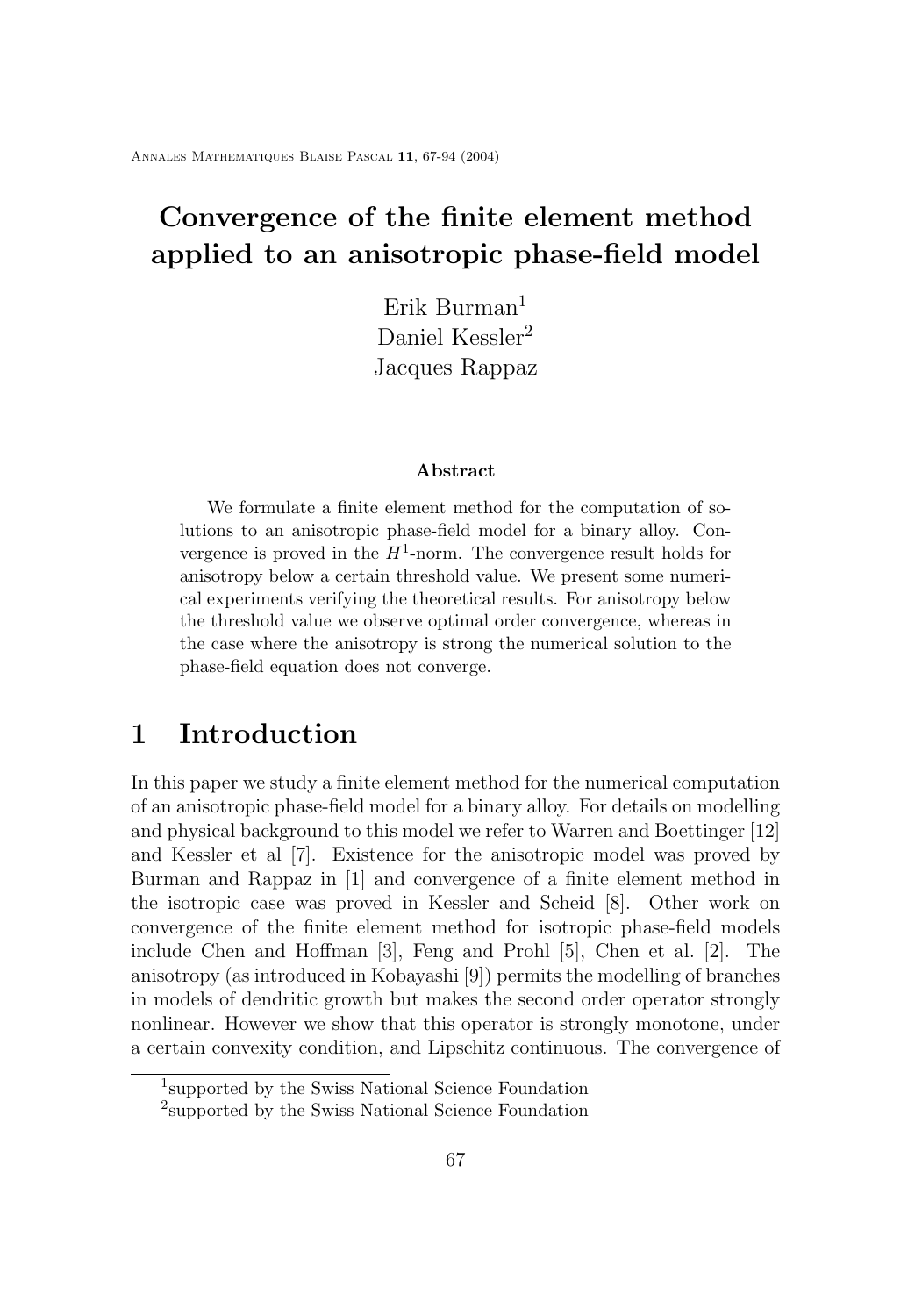<span id="page-2-0"></span>the finite element method is proved under regularity assumptions close to the regularity proved for the isotropic model.

We consider a binary alloy of two pure elements in both liquid and solid states inside a lipschitzian domain  $\Omega \subset \mathbb{R}^2$ . The system is characterized by a relative concentration  $c = c(x, t)$ , where the value  $c = 1$  corresponds to the situation with only one element present and  $c = 0$  with only the other, and by an order parameter  $\phi = \phi(x, t)$  (the *phase-field*), which takes values between 0 and 1. The value  $\phi = 0$  corresponds to a solid region and the value  $\phi = 1$  to a liquid region. The nonlinear parabolic system then takes the following form (see Burman and Rappaz [1] for details)

$$
\frac{\partial \phi}{\partial t} - \operatorname{div}(\mathbf{A}(\nabla \phi) \nabla \phi) - S(c, \phi) = 0 \quad \text{in } \Omega \times (0, +\infty), \qquad (1.1)
$$

$$
\frac{\partial c}{\partial t} - \operatorname{div}(D_1(\phi)\nabla c + D_2(c,\phi)\nabla \phi) = 0 \quad \text{in } \Omega \times (0,+\infty), \qquad (1.2)
$$

$$
A(\nabla \phi) \nabla \phi \cdot n = 0 \quad \text{on } \partial \Omega \times (0, +\infty), \quad (1.3)
$$

$$
(D_1(\phi)\nabla c + D_2(c,\phi)\nabla \phi) \cdot n = 0 \quad \text{on } \partial\Omega \times (0,+\infty), \quad (1.4)
$$

$$
\phi(0) = \phi_0, \quad c(0) = c_0 \quad \text{in } \Omega,
$$
\n(1.5)

where  $\partial\Omega$  is the boundary of  $\Omega$  and n is the unit normal to  $\partial\Omega$ . We define the anisotropy matrix  $A(\xi)$  for  $\xi \in \mathbb{R}^2$  by

$$
A(\xi) = \begin{bmatrix} a(\theta_{\xi})^2 & -a'(\theta_{\xi})a(\theta_{\xi}) \\ a'(\theta_{\xi})a(\theta_{\xi}) & a(\theta_{\xi})^2 \end{bmatrix}
$$

where  $\theta_{\xi}$  denotes the angle between the x-axis and the vector  $\xi$ , the function  $a(\theta)$  is given by

$$
a(\theta) = 1 + \bar{a}\cos(k\theta)
$$

with  $k > 1$  an integer corresponding to the number of branching directions. The functions S,  $D_1$  and  $D_2$  appearing in (1.1)-(1.5) are Lipschitz continuous functions, with first derivatives with respect  $\phi$  and c uniformly bounded, satisfying  $S(c, 0) = S(c, 1) = 0, 0 < D_s \le D_1(\phi) < D_l$  and  $D_2(c, \phi) = 0$  for  $c = 0$  and 1 and  $\phi = 0$  and 1. In practice for the numerical computations we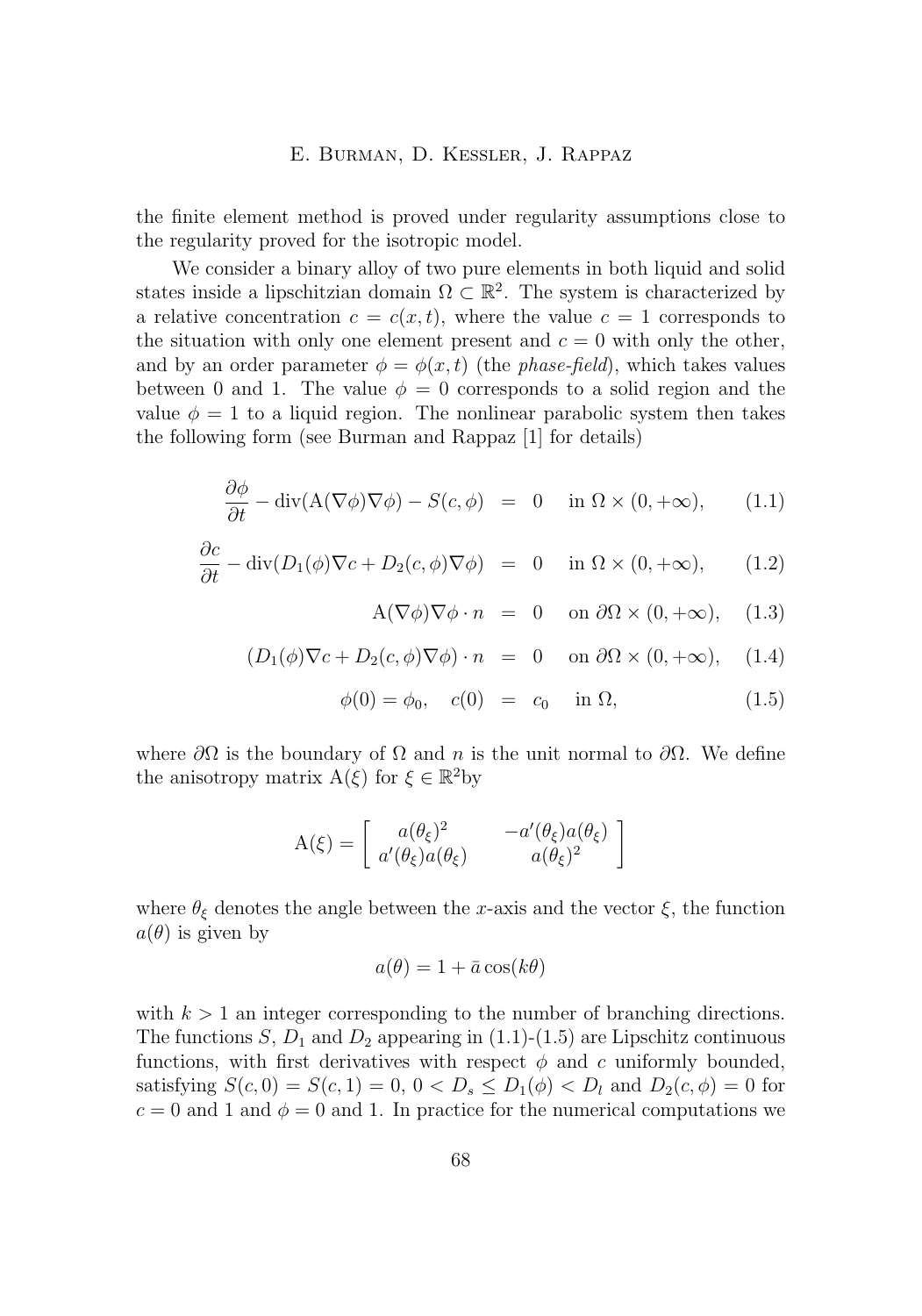#### Convergence of the finite element method

<span id="page-3-0"></span>choose the following form of the non-linear functions (see Kessler et al [7].)

$$
S(c,\phi) = -\frac{1}{\delta^2}\alpha(c)g'(\phi) - \frac{1}{\delta}\beta(c)p'(\phi),\tag{1.6}
$$

$$
D_1(\phi) = D_s + p(\phi) (1 - D_s), \qquad (1.7)
$$

$$
D_2(c,\phi) = \gamma c(1-c)D_1(\phi)\left(\frac{\alpha'(c)}{\delta}g'(\phi) + \beta'(c)p'(\phi)\right)
$$
 (1.8)

where

$$
g(\phi) = \phi^2 (1 - \phi)^2,
$$
\n(1.9)

$$
p(\phi) = 6\phi^5 - 15\phi^4 + 10\phi^3,\tag{1.10}
$$

$$
\alpha(c) = (1 - c)\alpha^A + c\alpha^B,\tag{1.11}
$$

$$
\beta(c) = (1 - c)\beta^A + c\beta^B \tag{1.12}
$$

for  $0 \leq \phi, c \leq c$ . Outside this interval all these functions are extended continuously by a constant. We remark that by integrating equation [\(1.2\)](#page-2-0) on  $\Omega$  and by using [\(1.4\)](#page-2-0) we obtain conservation of mass

$$
\frac{d}{dt} \int_{\Omega} c \, \mathrm{d}x = 0.
$$

In Burman and Rappaz [1], we proved existence of a weak solution for this strongly nonlinear parabolic system under certain assumptions on the parameter  $\bar{a}$ . To be more specific we denote by  $V = H^1(\Omega)$ , V' the dual space of V, T the final time. The  $L^2$ -scalar product is denoted  $(\cdot, \cdot)_{\Omega}$  and the corresponding norm  $\|\cdot\|_{\Omega}$ . We have proved

**Theorem 1.1:** *If*  $\bar{a} < (k^2 - 1)^{-1}$  *then for all*  $(\phi_0, c_0) \in [L^2(\Omega)]^2$  *there exists a couple of functions* (φ, c) *satisfying*

$$
\phi, c \in L^2(0, T; H^1(\Omega)) \cap H^1(0, T; V'),
$$

*such that*  $\phi(0) = \phi_0$ ,  $c(0) = c_0$  *and* 

$$
\left(\frac{\partial \phi}{\partial t}, v\right)_{\Omega} + \int_{\Omega} (A(\nabla \phi) \nabla \phi) \cdot \nabla v \, dx = \int_{\Omega} S(c, \phi) v \, dx,
$$
\n
$$
\left\langle \frac{\partial c}{\partial t}, w \right\rangle_{V', V} + \int_{\Omega} (D_1(\phi) \nabla c + D_2(c, \phi) \nabla \phi) \cdot \nabla w \, dx = 0,
$$
\n(1.13)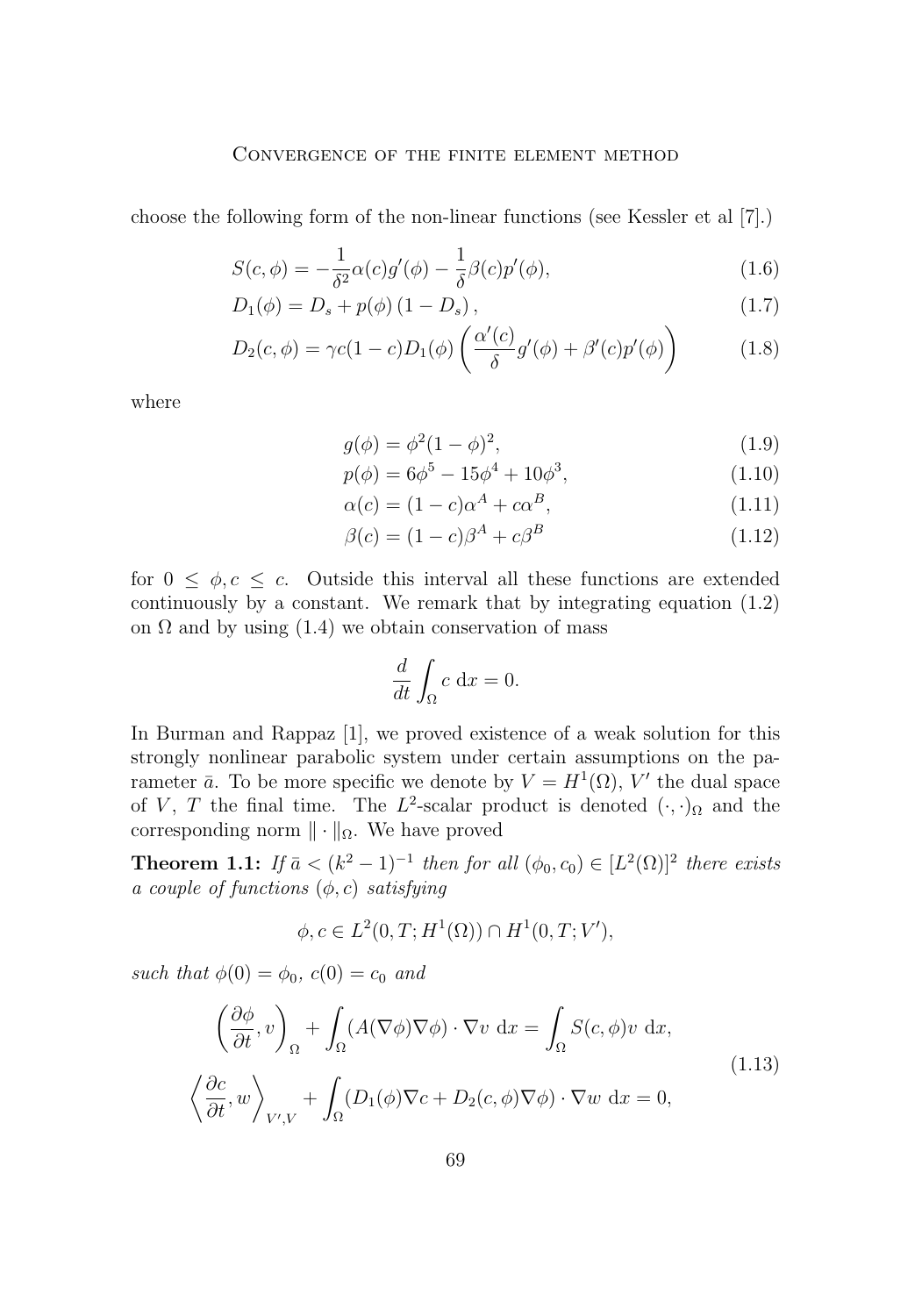<span id="page-4-0"></span>*for all*  $v, w \in H^1(\Omega)$  *and a.e. in (0,T). Furthermore, if*  $\phi_0 \in H^1(\Omega)$  *then*  $\phi \in L^{\infty}(0,T;H^1(\Omega)) \cap H^1(Q_T)$ 

*and*

$$
div A(\nabla \phi) \nabla \phi \in L^2(Q_T),
$$

*where*  $Q_T = \Omega \times (0, T)$ *. Moreover, if we extend the mappings* S and  $D_2$  by *zero outside the unit square*  $(0,1) \times (0,1)$  *and if we assume*  $0 \leq \phi_0 \leq 1$ *,*  $0 \leq c \leq 1$  *then the solution*  $(c, \phi)$  *satisfies*  $0 \leq c, \phi \leq 1$  *a.e.*  $(x, t) \in Q_T$ *.* 

### **2 A finite element method**

We discretize the above system of equations using  $P_1$ -lagrangian finite elements in space and a semi-implicit Euler-scheme in time. Let  $\mathcal T$  be a triangulation of  $\overline{\Omega}$ . For any triangle  $K \in \mathcal{T}$ , we denote by  $h_K$  its diameter and set  $h = \max_{K \in \mathcal{T}} h_K$ . Let  $V_h$  be the finite element space defined by

$$
V_h = \{ v \in C^0(\bar{\Omega}); \, v|_K \in P_1(K), \forall K \in \mathcal{T} \},
$$

where  $P_1(K)$  denotes the set of polynomials of degree 1 on K. For an integer  $N > 0$  we introduce  $\tau = T/N$  and  $t_n = n\tau$ ,  $n = 0, 1, 2, \ldots$ 

We consider the following fully discrete scheme. Given  $(\phi_h^n, c_h^n) \in [V_h]^2$  find  $(\phi_h^{n+1}, c_h^{n+1}) \in [V_h]^2$  such that

$$
(\partial_{\tau}\phi_h, v_h) + \int_{\Omega} (\mathbf{A}(\nabla\phi_h^{n+1})\nabla\phi_h^{n+1}) \cdot \nabla v_h \, dx = \int_{\Omega} S(c_h^n, \phi_h^{n+1}) v_h \, dx
$$
  

$$
(\partial_{\tau}c_h, w_h) + \int_{\Omega} (D_1(\phi_h^{n+1})\nabla c_h^{n+1} + D_2(c_h^n, \phi_h^{n+1})\nabla\phi_h^{n+1}) \cdot \nabla w_h \, dx = 0,
$$
\n(2.1)

for all  $(v_h, w_h) \in [V_h(\Omega)]^2$ , where  $\partial_\tau u = \frac{u^{n+1} - u^n}{\tau}$  $\frac{1-u^n}{\tau}$  and  $n = 0, 1, 2, 3, ...$  Note that to compute  $(\phi_h^{n+1}, c_h^{n+1})$  we only need to solve a nonlinear system for  $\phi_h^{n+1}$ . We can prove in the same way as in Ref. 1 that given  $(\phi^n, c^n)$  both equations have a unique solution [1]  $(\phi_h^{n+1}, c_h^{n+1})$  for timesteps  $\tau$  sufficiently small. Existence of  $\phi_h^{n+1}$  is proved using direct methods in the calculus of variations (see Dacorogna [4]) and the existence of  $c_h^{n+1}$  follows by a standard application of the Lax-Milgram lemma.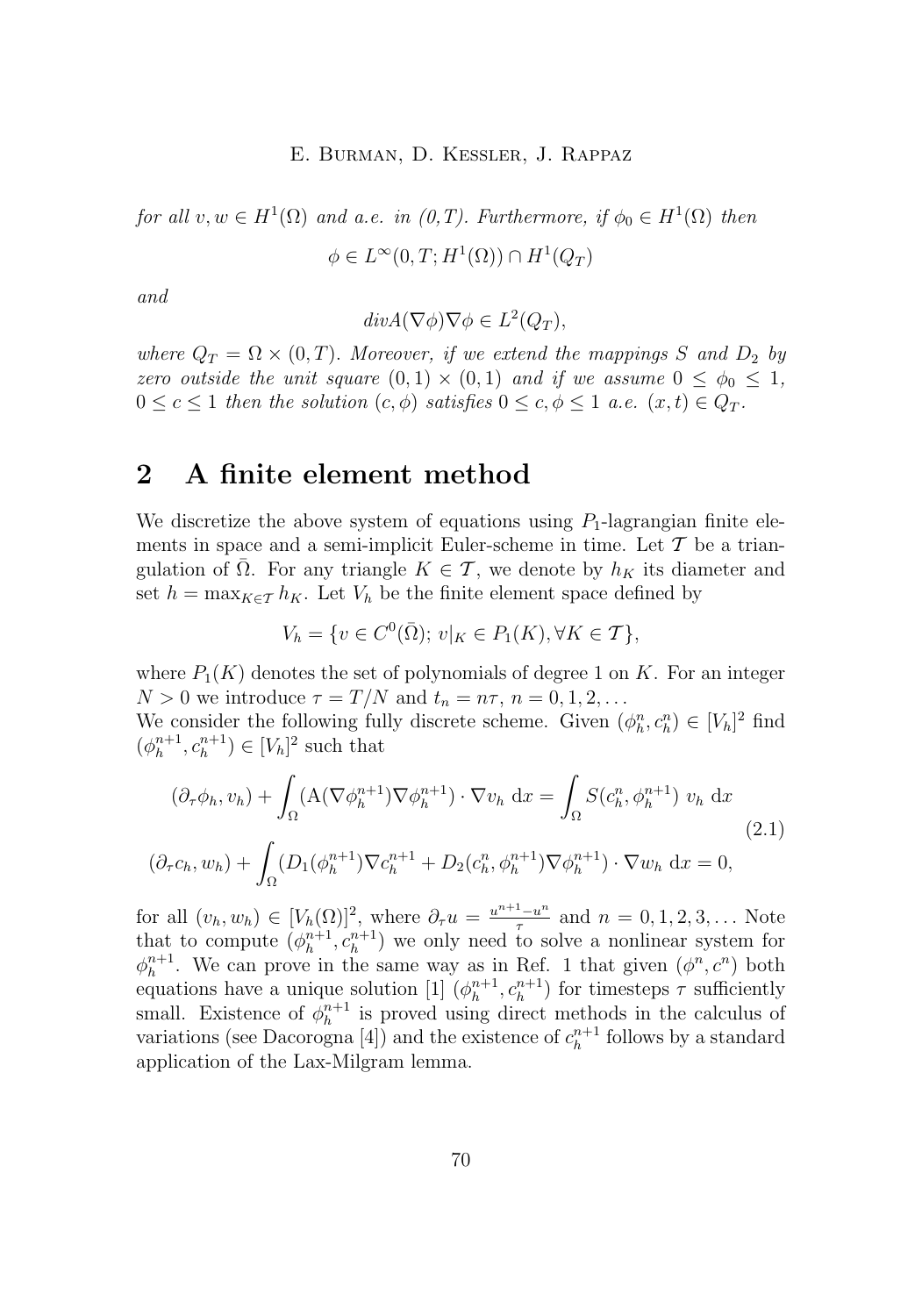### <span id="page-5-0"></span>**3 The nonlinear operator**

To prove the convergence of the finite element scheme we need to extend the analysis concerning boundedness and continuity of the nonlinear operator. First we recall some fundamental results [1], which we state here without proofs.

**Lemma 3.1:** *When*

$$
\bar{a} < \frac{1}{k^2 - 1},\tag{3.1}
$$

*the Ginzburg-Landau potential*

$$
G(\xi) = \int_{\Omega} \frac{a(\theta_{\xi})^2}{2} |\xi|^2 dx
$$
 (3.2)

*is strictly convex in*  $\xi$ ,  $\forall \xi \in [L^2(\Omega)]^2$ *.* 

**Lemma 3.2:** *The Gateaux derivative of the Ginzburg-Landau potential,*

$$
G(\nabla \phi) = \int_{\Omega} \frac{a(\nabla \phi)^2}{2} |\nabla \phi|^2 dx,
$$

*exists for each*  $\phi \in V$  *and is given by* 

$$
G'(\nabla \phi)\psi = \int_{\Omega} A(\nabla \phi)\nabla \phi \cdot \nabla \psi \, dx, \quad \forall \psi \in V. \tag{3.3}
$$

**Lemma 3.3:** *The anisotropic operator satisfies the following upper and lower bounds:*

$$
(1-\bar{a})^2 |\phi|_V^2 \le \int_{\Omega} A(\nabla \phi) |\nabla \phi|^2 dx \le (1+\bar{a})^2 |\phi|_V^2,
$$

where  $|\phi|_V^2 = \int_{\Omega} |\nabla \phi|^2 dx$ . We also recall some results on Eulerian operators derived from Gateaux-differentiable functionals.

**Definition 3.4:** An operator  $\mathcal{A}(\phi): V \to V'$  is *monotone* if

$$
(\mathcal{A}(\phi) - \mathcal{A}(\psi), \phi - \psi) \ge 0, \quad \forall \phi, \psi \in V,
$$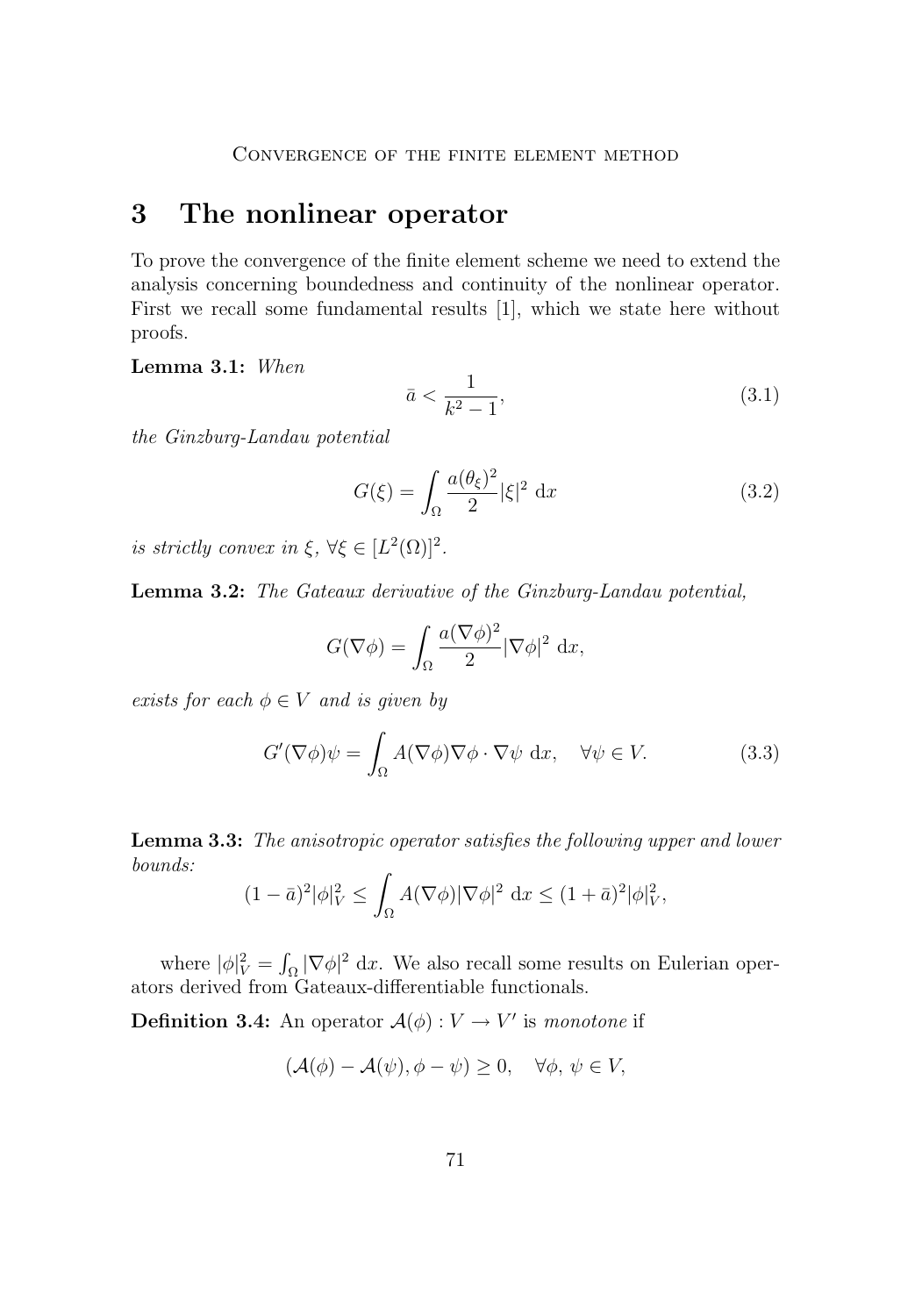<span id="page-6-0"></span>where  $(\cdot, \cdot)$  denotes the duality pairing between V' and V. In addition to these results we need the following lemma, stating that the nonlinear operator defined by [\(3.3\)](#page-5-0) is strongly monotone and Lipschitz continuous with respect to the  $H^1(\Omega)$ -seminorm,  $|\cdot|_V$ .

**Lemma 3.5:** *If the convexity condition*  $\bar{a} < \frac{1}{k^2-1}$  *holds, then we have the following inequalities for all*  $\phi, \psi \in V$ *:* 

$$
\mu_{\bar{a}} \|\nabla \phi - \nabla \psi\|_{\Omega}^2 \le (A(\nabla \phi) \nabla \phi - A(\nabla \psi) \nabla \psi, \nabla \phi - \nabla \psi)_{\Omega},\tag{3.4}
$$

$$
||A(\nabla\phi)\nabla\phi - A(\nabla\psi)\nabla\psi||_{\Omega} \le L||\nabla\phi - \nabla\psi||_{\Omega},
$$
\n(3.5)

*where* L *is a constant independent of*  $\phi$ ,  $\psi$  *and*  $\|\cdot\|_{\Omega}$  *is the* L<sup>2</sup>-norm of *vectorial functions.*

Proof: The first inequality is a consequence of the fact that the Eulerian operator derived from a convex functional is monotone. We consider the perturbed Ginzburg-Landau functional

$$
G_{\mu_{\bar{a}}}(\nabla \phi) = \int_{\Omega} \left( \frac{a(\nabla \phi)^2}{2} - \frac{\mu_{\bar{a}}}{2} \right) |\nabla \phi|^2 dx.
$$

It is easy to see that for some sufficiently small  $\mu_{\bar{a}} > 0$  this functional will remain convex. We consider the corresponding Hessian matrix of  $\xi \to \left(\frac{a(\xi)^2}{2} - \frac{\mu_{\tilde{a}}}{2}\right) |\xi|^2$  in polar coordinates, for  $\xi \neq 0$ :

$$
\mathcal{H}(\xi) = \mathcal{O}_{\theta} \begin{pmatrix} a(\theta)^2 - \mu_{\bar{a}} & a(\theta)a'(\theta) \\ a(\theta)a'(\theta) & a(\theta)^2 + a'(\theta)^2 + a(\theta)a''(\theta) - \mu_{\bar{a}} \end{pmatrix} \mathcal{O}_{\theta}^T
$$

$$
= \mathcal{O}_{\theta} \tilde{\mathcal{H}}(\xi) \mathcal{O}_{\theta}^T,
$$

where  $\mathcal{O}_{\theta}$  denotes the matrix of rotation of the angle  $\theta$ . It is easy to show [1] that if  $\bar{a} < (k^2 - 1)^{-1}$ , then  $a(\theta) + a''(\theta) > 0$  and  $\tilde{\mathcal{H}}(\xi)$  will remain positive definite for  $\xi$  when

$$
0 < \mu_{\bar{a}} \leq \frac{a(\theta)^3(a(\theta) + a''(\theta))}{(2a(\theta)^2 + a'(\theta)^2 + a(\theta)a''(\theta))}.
$$

Hence, by the monotonicity of the corresponding Eulerian operator we have

$$
0 \le (A(\nabla \phi) \nabla \phi - \mu_{\bar{a}} \nabla \phi - A(\nabla \psi) \nabla \psi + \mu_{\bar{a}} \nabla \psi, \nabla \phi - \nabla \psi)
$$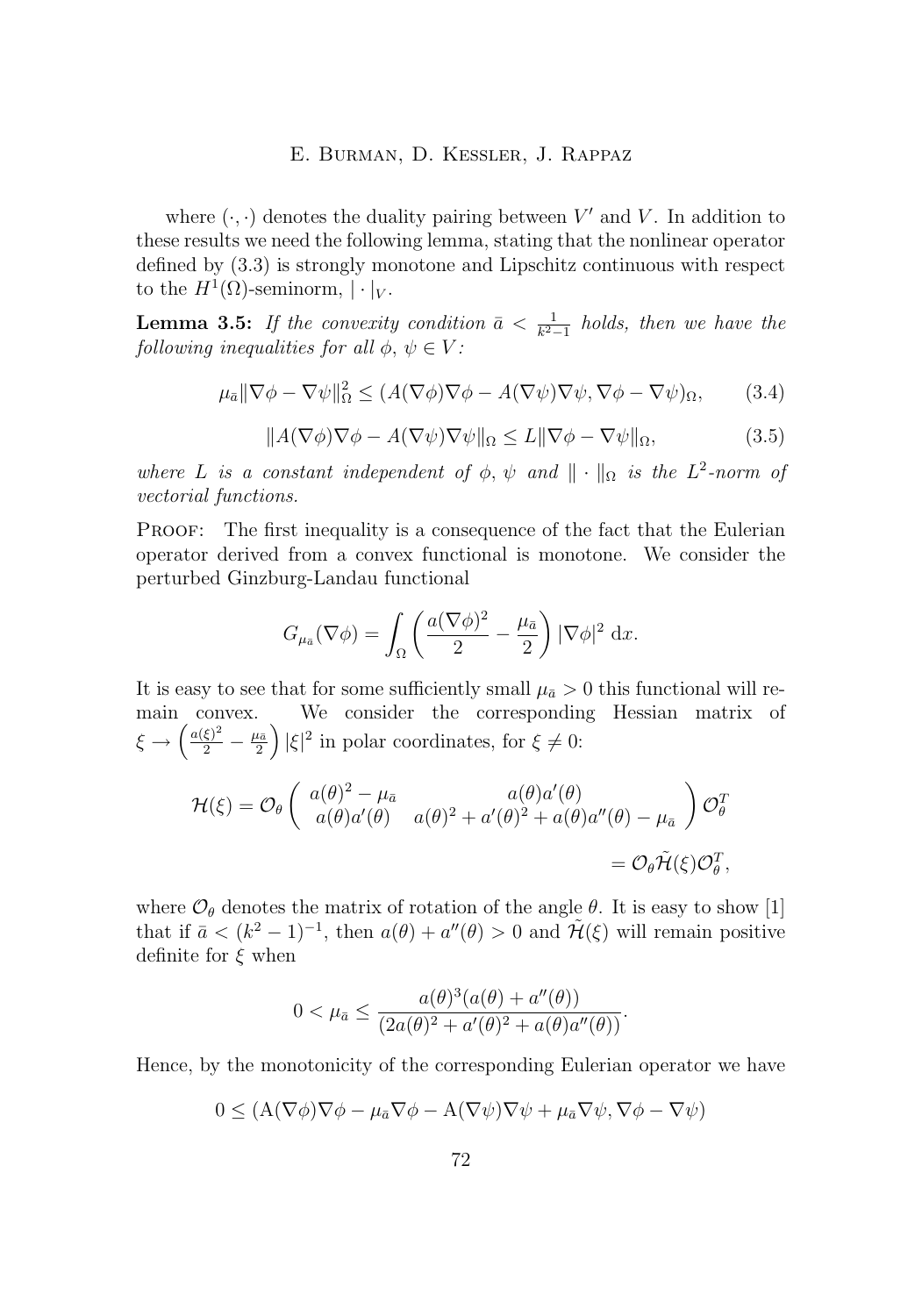and [\(3.4\)](#page-6-0) follows immediately. To prove [\(3.5\)](#page-6-0) we consider  $\xi, \zeta \in \mathbb{R}^2$  and show that

$$
|\mathcal{A}(\xi)\xi - \mathcal{A}(\zeta)\zeta| \le L|\xi - \zeta|.
$$

Relation [\(3.5\)](#page-6-0) is obvious when  $\xi$  or  $\zeta$  is vanishing. In the following we assume that  $\xi$  and  $\zeta$  are non-zero.

First of all we remark that the spectral norm  $|A(\xi)|$  is bounded independently of  $\xi$  and  $A(\alpha \xi) = A(\xi)$  for all  $\alpha \neq 0$ . If  $\xi, \zeta \in \mathbb{R}^2$  satisfy  $\zeta = \alpha \xi$ with  $\alpha \neq 0$ , then [\(3.5\)](#page-6-0) is a trivial consequence of the above remark. Now we suppose that  $\xi$  and  $\zeta$  are not co-linear and consequently  $0 \notin s\xi + (1-s)\zeta$ ,  $\forall s \in \mathbb{R}$ . So we have for all  $\eta \in \mathbb{R}^2$ :

$$
(A(\xi)\xi - A(\zeta)\zeta) \cdot \eta = \int_0^1 \eta^T H(s\xi + (1-s)\zeta)(\xi - \zeta) \mathrm{d}s
$$

where  $\cdot$  denotes the scalar product in  $\mathbb{R}^2$ ,  $\eta^T$  is  $\eta$ -transposed, and H is the above hessian matrix with  $\mu_{\bar{a}} = 0$ . Since the spectral norm of H is bounded independently of  $\xi$ , we easily obtain inequality [\(3.5\)](#page-6-0) with  $L = \max_{x \in \mathbb{R}^2} |H(x)|$  $|x|=1$  $\Box$ 

The convexity of the functional is of essential importance for the wellposedness of the system. To illustrate how convexity is lost we plot the contourlines of the integrand of the functional  $(3.2)$  with  $k = 4$  for the case  $\bar{a} = 0.05$  and  $\bar{a} = 0.15$  in Fig. [1.](#page-8-0) Note the non-convex zones appearing around  $\theta = n\pi/2$ ,  $n = 0, 1, 2, 3$  when the anisotropy parameter is larger than 1/15. These non-convex zones corresponds to "forbidden" gradient directions and will give rise to corners and rapidly oscillating gradients in the finite element approximation [\(2.1\)](#page-4-0) of the equation for  $\phi$  as we will see in the numerical section.

### **4 Regularity hypothesis**

The strong non-linearity in the anisotropic operator makes a priori estimates on higher order derivatives very difficult to prove, especially considering that  $A(\xi)\xi$  is not differentiable at  $\xi = 0$ . For the isotropic problem on the other hand quite extensive regularity results were proved in Rappaz and Scheid [10].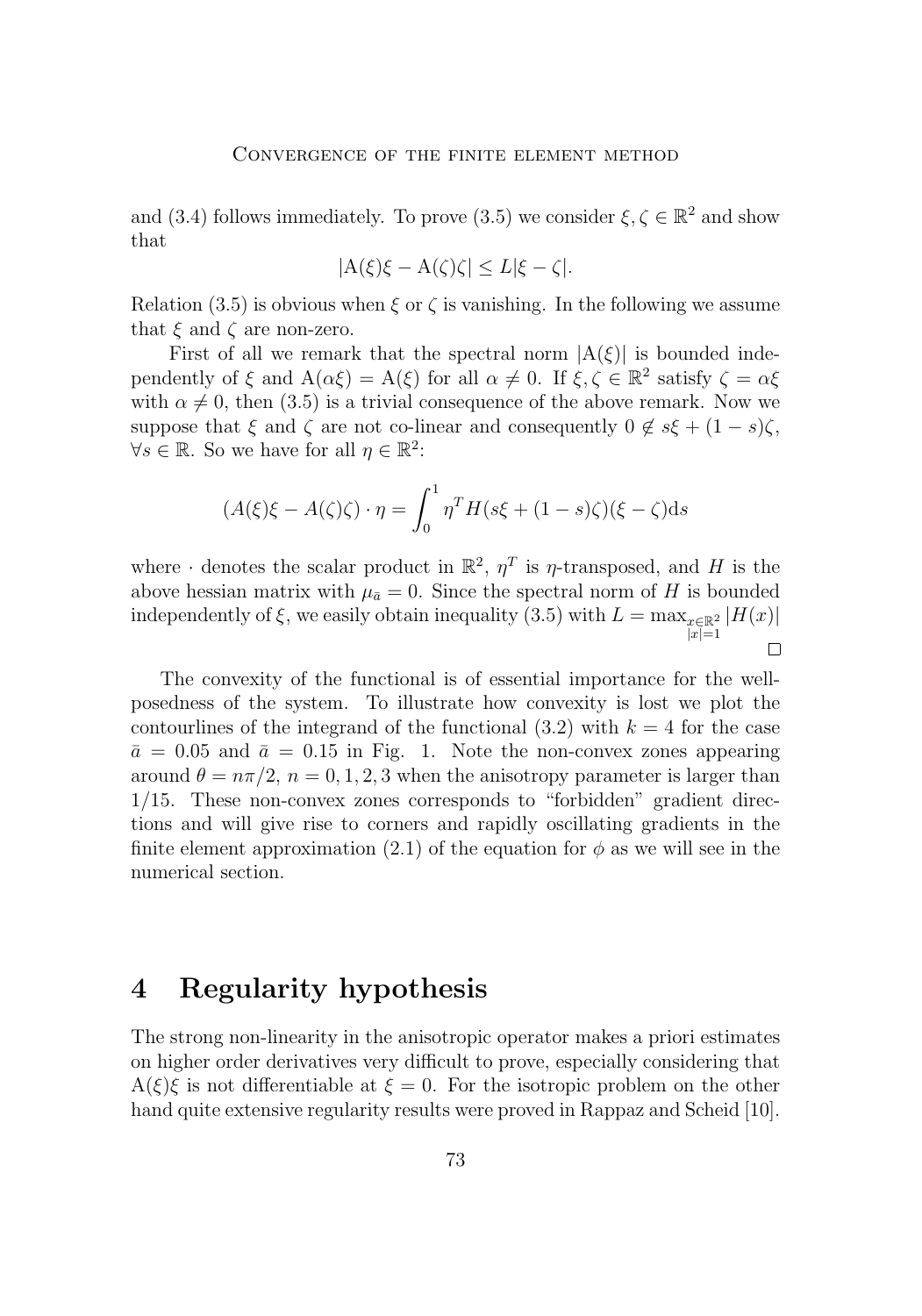<span id="page-8-0"></span>

Figure 1: Contourlines of the Ginzburg-Landau potential  $\frac{a(\theta_{\xi})^2}{2}$  $\frac{\theta_{\xi})^2}{2} |\xi|^2,$ left:  $\bar{a} = 0.05$ , right:  $\bar{a} = 0.15$ .

In fact we have

$$
\phi \in L^2(0, T, H^3(\Omega)) \cap L^\infty(0, T; H^2(\Omega)) \cap H^1(0, T, H^1(\Omega)),
$$
  

$$
c \in L^2(0, T, H^2(\Omega)) \cap H^1(0, T, L^2(\Omega)),
$$

provided that the initial data are sufficiently regular, that is to say  $\phi_0 \in$  $H^2(\Omega)$ ,  $\frac{\partial \phi_0}{\partial n} = 0$  on  $\partial \Omega$  and  $c_0 \in H^1(\Omega)$ . This however does not suffice to show convergence of the finite element method. In the sequel we will assume that there exists a unique solution  $(\phi, c)$  of the system [\(1.13\)](#page-3-0) such that both  $\phi$  and c enjoy the regularity proved for  $\phi$  and in addition that the gradients are bounded on the space time interval. So we will suppose that  $(\phi, c) \in W$ where

$$
W = [L^{2}(0,T, H^{3}(\Omega)) \cap L^{\infty}(0,T; H^{2}(\Omega) \cap W^{1,\infty}(\Omega)) \cap H^{1}(0,T; H^{1}(\Omega))]^{2}.
$$

This assumption is reasonable as long as the anisotropic functional remains strictly convex such that the strong monotonicity [\(3.4\)](#page-6-0) holds. To make these assumptions sufficient for the convergence proof to hold we still need to show that this implies sufficient regularity of the time derivatives. For this we need to assume that the non-linear terms  $S, D_1, D_2$  have bounded first derivatives in  $\phi$  and c. We show formally in the following lemma that this implies the necessary regularity of the time derivatives.

**Lemma 4.1:** *Under the above regularity hypothesis we have*

$$
(\frac{\partial^2 \phi}{\partial t^2}, \frac{\partial^2 c}{\partial t^2}) \in [L^2(0, T; V'(\Omega))]^2
$$
\n(4.1)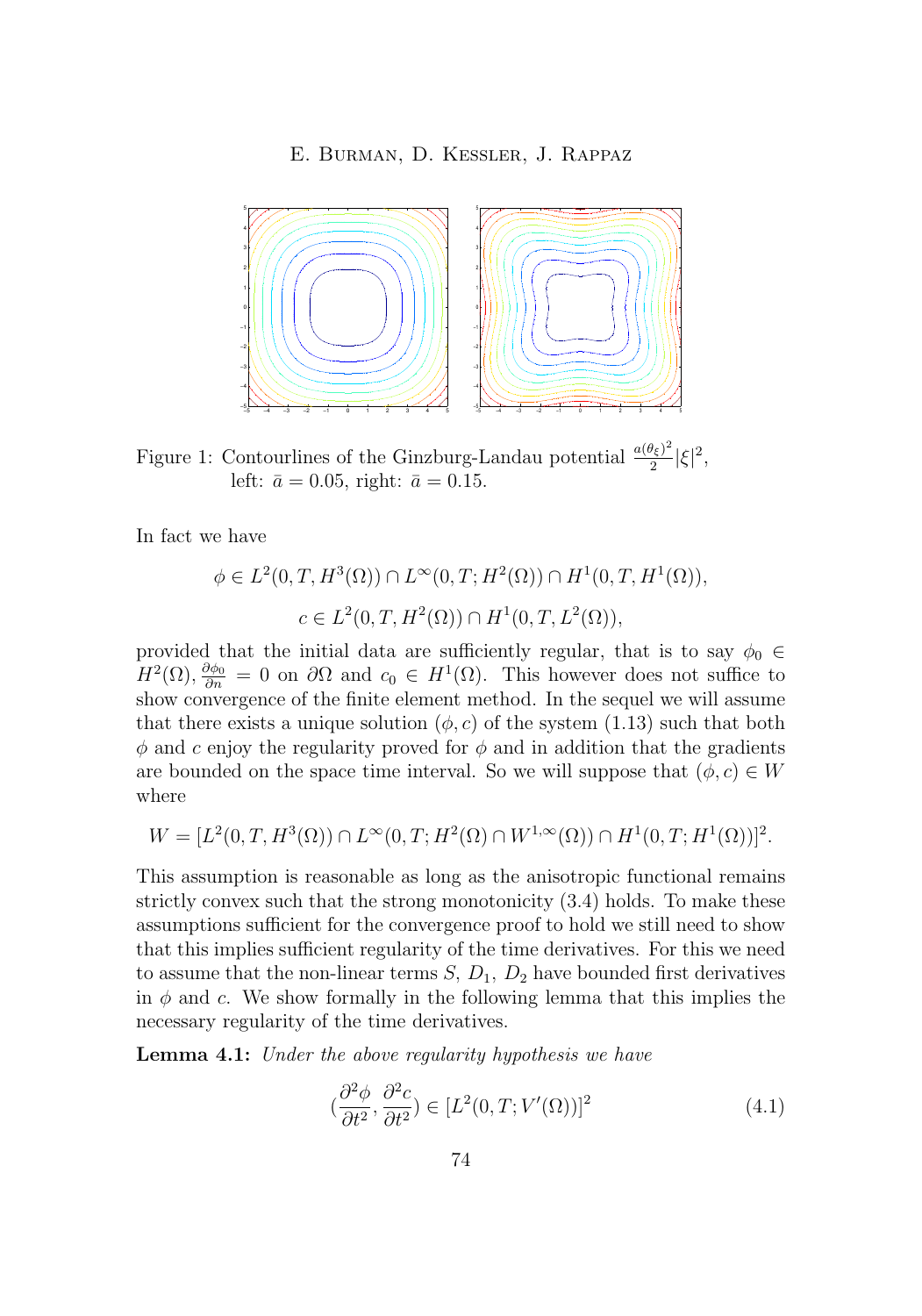#### Convergence of the finite element method

<span id="page-9-0"></span>PROOF: We only give the proof for the strongly non-linear equation for  $\phi$  since the proof for the concentration is similar. Formally differentiating equation  $(1.1)$  with respect to t we get

$$
\frac{\partial^2 \phi}{\partial t^2} - \text{div} \frac{\partial}{\partial t} A(\nabla \phi) \nabla \phi = \frac{\partial S}{\partial c} \frac{\partial c}{\partial t} + \frac{\partial S}{\partial \phi} \frac{\partial \phi}{\partial t}.
$$

We study this equation on weak form:

$$
\sup_{\substack{w \in V \\ ||w||_{V}=1}} \left\langle \frac{\partial^2 \phi}{\partial t^2}, w \right\rangle \le \sup_{\substack{w \in V \\ ||w||_{V}=1}} \left\langle \frac{\partial}{\partial t} A(\nabla \phi) \nabla \phi, \nabla w \right\rangle + \sup_{\substack{w \in V \\ ||w||_{V}=1}} \left\langle \frac{\partial S}{\partial c} \frac{\partial c}{\partial t} + \frac{\partial S}{\partial \phi} \frac{\partial \phi}{\partial t}, w \right\rangle.
$$

Clearly we have

$$
\sup_{\substack{w\in V\\||w||_V=1}}\left\langle \frac{\partial S}{\partial c}\frac{\partial c}{\partial t}+\frac{\partial S}{\partial \phi}\frac{\partial \phi}{\partial t},w\right\rangle\leq C\left(\|\frac{\partial c}{\partial t}\|_{V'(\Omega)}+\|\frac{\partial \phi}{\partial t}\|_{V'(\Omega)}\right).
$$

A straightforward calculation using the definition of the non-linear operator and the relation

$$
\frac{\partial \theta_{\nabla \phi}}{\partial t} = -\frac{1}{|\nabla \phi|^2} \nabla \frac{\partial \phi}{\partial t} \cdot J \nabla \phi
$$

$$
J = \begin{bmatrix} 0 & 1 \\ -1 & 0 \end{bmatrix}
$$

where

shows that

$$
\frac{\partial}{\partial t} A(\nabla \phi) \nabla \phi = A(\nabla \phi) \frac{\partial}{\partial t} \nabla \phi + A'_{\theta} (\nabla \phi) R'(\theta) \left( R(\theta) \cdot \frac{\partial}{\partial t} \nabla \phi \right), \quad (4.2)
$$

where  $\theta = \theta_{\nabla \phi}$ ,  $R(\theta) = [\sin \theta, -\cos \theta], R'(\theta) = [\cos \theta, \sin \theta]$  and  $A'_{\theta}(\nabla \phi)$  is given by

$$
A'_{\theta}(\nabla \phi) = \begin{bmatrix} 2a(\theta)a'(\theta) & -(a'(\theta)^2 - a(\theta)a''(\theta)) \\ a'(\theta)^2 - a(\theta)a''(\theta) & 2a(\theta)a'(\theta) \end{bmatrix}.
$$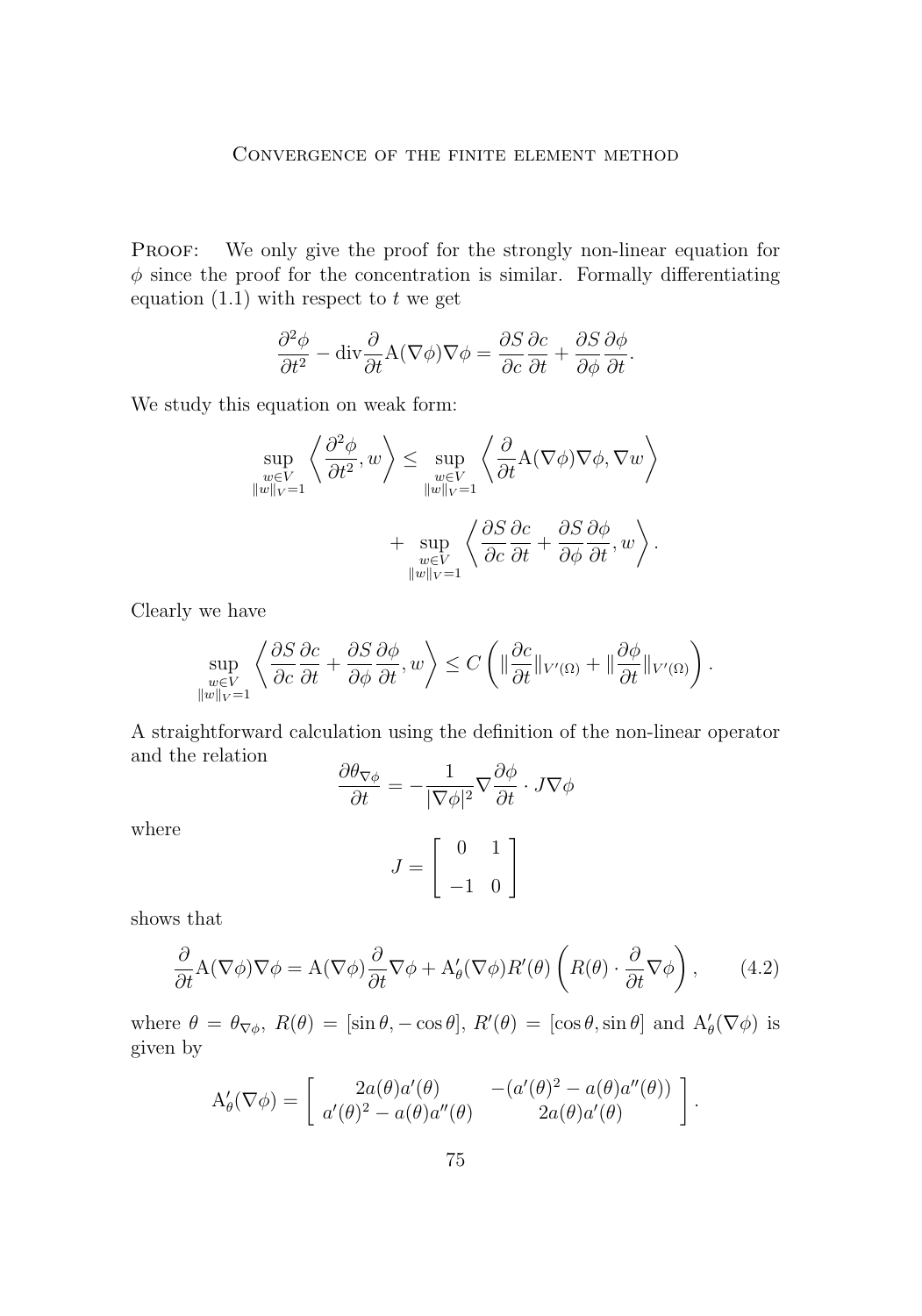<span id="page-10-0"></span>It follows from [\(4.2\)](#page-9-0) that

$$
|\frac{\partial}{\partial t} \mathbf{A}(\nabla \phi) \nabla \phi| \leq C |\frac{\partial}{\partial t} \nabla \phi|,
$$

from which we conclude that

$$
\sup_{\substack{w\in V\\||w||_V=1}}\left\langle \frac{\partial^2 \phi}{\partial t^2}, w \right\rangle \leq C \left( \|\frac{\partial}{\partial t} \nabla \phi\|_{\Omega} + \|\frac{\partial c}{\partial t}\|_{V'(\Omega)} + \|\frac{\partial \phi}{\partial t}\|_{V'(\Omega)} \right).
$$

Taking the square of this inequality and integrating in time yields [\(4.1\)](#page-8-0) for φ.  $\Box$ 

# **5 Convergence of the finite element method and error estimate**

**Theorem 5.1:** *If the system* [\(1.1\)](#page-2-0) *-* [\(1.5\)](#page-2-0) *admits a unique solution*  $(\phi, c) \in W$ , *then the solution*  $(\phi_h, c_h)$  *of the finite element discretization* [\(2.1\)](#page-4-0) *satisfies the a priori error estimate*

$$
\|\phi_h^N - \phi(t^N)\|_{\Omega}^2 + \mu_{\bar{a}} \sum_{n=0}^{N-1} \|\nabla(\phi_h^{n+1} - \phi(t^{n+1}))\|_{\Omega}^2 \tau
$$
  
+ 
$$
\eta \left( \|c_h^N - c(t^N)\|_{\Omega}^2 + D_s \sum_{n=0}^{N-1} \|\nabla(c_h^{n+1} - c(t^{n+1}))\|_{\Omega}^2 \tau \right)
$$
  

$$
\leq \tilde{C} \exp(\alpha t) (\tau^2 + h^2 + \frac{h^4}{\tau} + h^4). \quad (5.1)
$$

**PROOF:** In the sequel  $L_A$ ,  $L_S$ ,  $L_{D_1}$  and  $L_{D_2}$  will denote the Lipschitz constant associated with operators  $A(\nabla \phi) \nabla \phi$ ,  $S(\phi, c)$ ,  $D_1(\phi)$  and  $D_2(c, \phi)$  furthermore  $D_2^{max} = \max_{(\phi, c) \in [0, 1]^2} D_2(\phi, c)$ . Using the weak formulation [\(1.13\)](#page-3-0)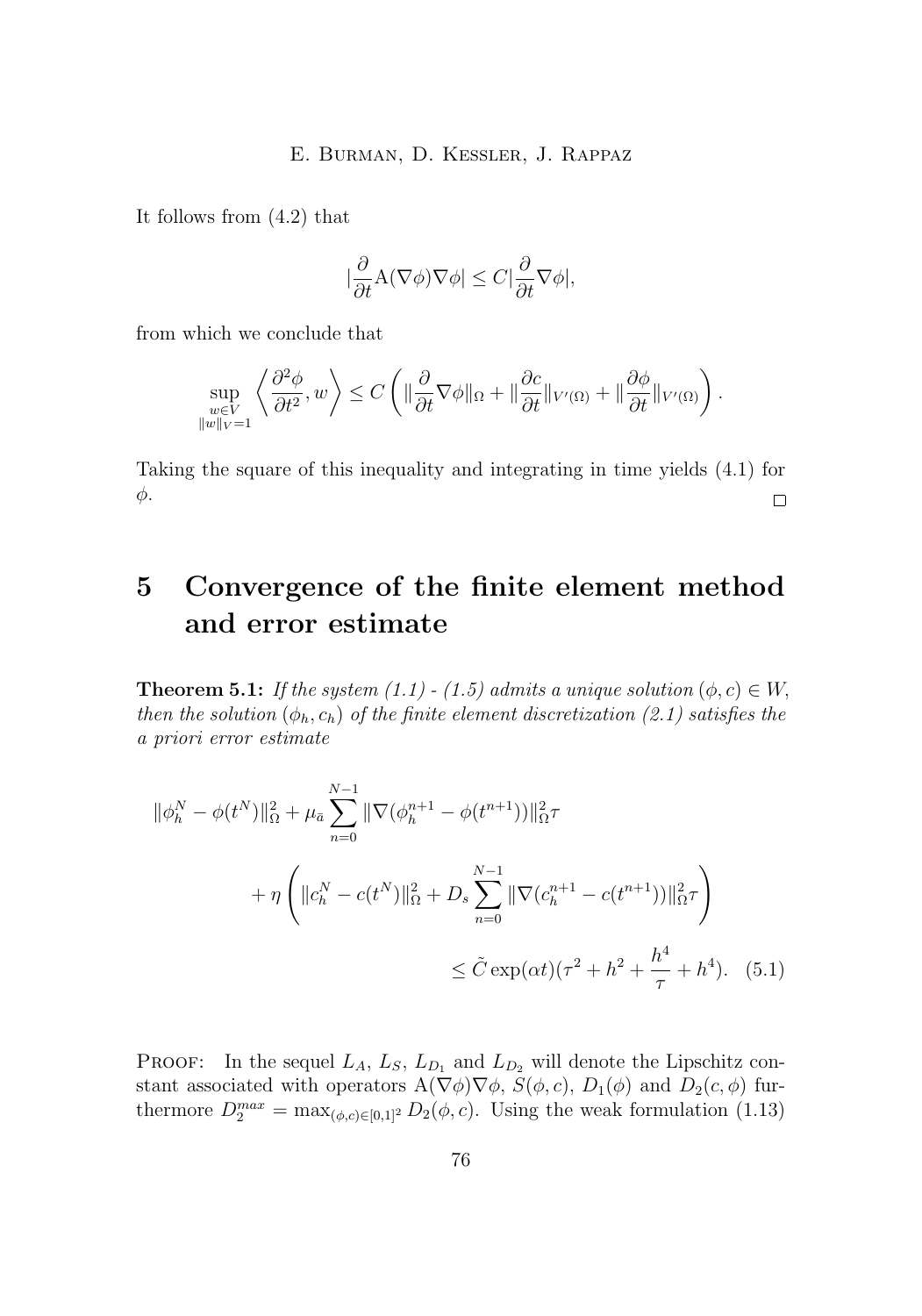and the finite element formulation [\(2.1\)](#page-4-0), we may write

$$
\frac{1}{\tau}(\phi_h^{n+1} - \phi_h^n - \phi(t^{n+1}) + \phi(t^n), v_h)_{\Omega} \n+ (A(\nabla \phi_h^{n+1}) \nabla \phi_h^{n+1} - A(\nabla \phi(t^{n+1})) \nabla \phi(t^{n+1}), \nabla v_h)_{\Omega} \n= (S(c_h^n, \phi_h^{n+1}) - S(c(t^{n+1}), \phi(t^{n+1})), v_h)_{\Omega} \n- \frac{1}{\tau}(\phi(t^{n+1}) - \phi(t^n) - \frac{\partial \phi}{\partial t}(t^{n+1}), v_h)_{\Omega}, \quad \forall v_h \in V_h \quad (5.2)
$$

Now using the notation  $\phi_{\Delta}^n = \phi_h^n - \phi(t^n)$  and the equality (5.2) we obtain for all  $\psi^{n+1} \in V_h$ 

$$
\frac{1}{\tau}(\phi_{\Delta}^{n+1} - \phi_{\Delta}^{n}, \phi_{\Delta}^{n+1})_{\Omega} + (A(\nabla \phi_{h}^{n+1})\nabla \phi_{h}^{n+1} - A(\nabla \phi(t^{n+1}))\nabla \phi(t^{n+1}), \nabla \phi_{\Delta}^{n+1})_{\Omega}
$$
\n
$$
= \frac{1}{\tau}(\phi_{\Delta}^{n+1} - \phi_{\Delta}^{n}, \psi^{n+1} - \phi(t^{n+1}))_{\Omega}
$$
\n
$$
+ (A(\nabla \phi_{h}^{n+1})\nabla \phi_{h}^{n+1} - A(\nabla \phi(t^{n+1}))\nabla \phi(t^{n+1}), \nabla (\psi^{n+1} - \phi(t^{n+1})))_{\Omega}
$$
\n
$$
+ (S(c_{h}^{n}, \phi_{h}^{n+1}) - S(c(t^{n+1}), \phi(t^{n+1})), (\phi_{h}^{n+1} - \psi^{n+1}))_{\Omega}
$$
\n
$$
- \left(\frac{1}{\tau}(\phi(t^{n+1}) - \phi(t^{n})) - \frac{\partial \phi}{\partial t}(t^{n+1}), \phi_{h}^{n+1} - \psi^{n+1}\right)_{\Omega}. \quad (5.3)
$$

It now follows by Lemma [3.5](#page-6-0) that

$$
\frac{1}{\tau} \|\phi_{\Delta}^{n+1}\|_{\Omega}^{2} - \frac{1}{\tau}(\phi_{\Delta}^{n}, \phi_{\Delta}^{n+1})_{\Omega} + \mu_{\bar{a}} \|\nabla \phi_{\Delta}^{n+1}\|_{\Omega}^{2} \leq |\frac{1}{\tau}(\phi_{\Delta}^{n+1} - \phi_{\Delta}^{n}, \psi^{n+1} - \phi(t^{n+1}))_{\Omega}|
$$
\n
$$
+ L_{A} \|\nabla \phi_{\Delta}^{n+1}\|_{\Omega} \|\nabla (\psi^{n+1} - \phi(t^{n+1}))\|_{\Omega}
$$
\n
$$
+ |(S(c_{h}^{n}, \phi_{h}^{n+1}) - S(c(t^{n+1}), \phi(t^{n+1})), (\phi_{h}^{n+1} - \psi^{n+1}))_{\Omega}|
$$
\n
$$
+ \left| \left(\frac{1}{\tau}(\phi(t^{n+1}) - \phi(t^{n})) - \frac{\partial \phi}{\partial t}(t^{n+1}), \phi_{h}^{n+1} - \psi^{n+1}\right)_{\Omega}\right|.
$$
\n(5.4)

Now multiplying by  $\tau$  and summing over  $n$  we obtain, using summation by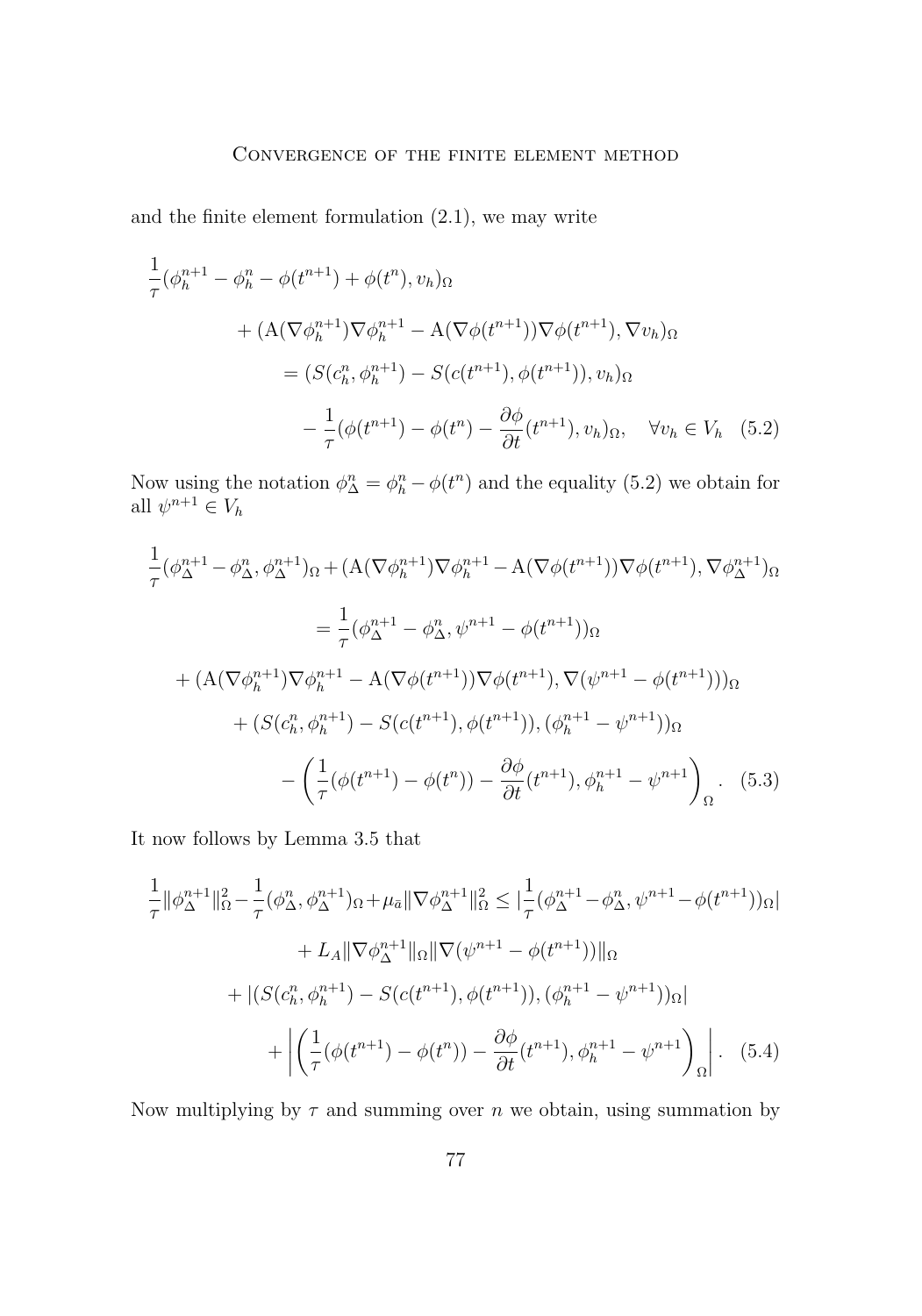<span id="page-12-0"></span>parts,

$$
\frac{1}{2} ||\phi_{\Delta}^{N}||_{\Omega}^{2} + \frac{1}{2} \sum_{n=0}^{N-1} ||\phi_{\Delta}^{n+1} - \phi_{\Delta}^{n}||_{\Omega}^{2} + \mu_{\overline{a}} \sum_{n=0}^{N-1} ||\nabla \phi_{\Delta}^{n+1}||_{\Omega}^{2} \tau
$$
\n
$$
\leq \frac{1}{2} ||\phi_{\Delta}^{0}||_{\Omega}^{2} + \sum_{n=0}^{N-1} |(\phi_{\Delta}^{n+1} - \phi_{\Delta}^{n}, \psi^{n+1} - \phi(t^{n+1}))_{\Omega}|
$$
\n
$$
+ L_{A} \sum_{n=0}^{N-1} ||\nabla \phi_{\Delta}^{n+1}||_{\Omega} ||\nabla (\psi^{n+1} - \phi(t^{n+1}))||_{\Omega} \tau
$$
\n
$$
+ \sum_{n=0}^{N-1} |(S(c_{h}^{n}, \phi_{h}^{n+1}) - S(c(t^{n+1}), \phi(t^{n+1})), (\phi_{h}^{n+1} - \psi^{n+1}))_{\Omega}| \tau
$$
\n
$$
+ \sum_{n=0}^{N-1} |\left(\int_{t^{n}}^{t^{n+1}} \frac{(s - t_{n})}{\tau} \frac{\partial^{2} \phi}{\partial t^{2}}(s) ds, \phi_{h}^{n+1} - \psi^{n+1}\right)_{\Omega}| \tau
$$

We proceed by adding and subtracting  $\phi(t^{n+1})$  in the two last terms in the right hand side and using the Cauchy-Schwarz inequality in combination with Young's inequality

$$
\frac{1}{2} ||\phi_{\Delta}^{N}||_{\Omega}^{2} + \frac{\mu_{\bar{a}}}{2} \sum_{n=0}^{N-1} ||\nabla \phi_{\Delta}^{n+1}||_{\Omega}^{2} \tau \leq \frac{1}{2} ||\phi_{\Delta}^{0}||_{\Omega}^{2} + \frac{1}{2} \sum_{n=0}^{N-1} ||\psi^{n+1} - \phi(t^{n+1})||_{\Omega}^{2} \n+ \frac{2L_{A}^{2}}{\mu_{\bar{a}}} \sum_{n=0}^{N-1} ||\nabla (\psi^{n+1} - \phi(t^{n+1}))||_{\Omega}^{2} \tau \n+ \sum_{n=0}^{N-1} |(S(c_{h}^{n}, \phi_{h}^{n+1}) - S(c(t^{n+1}), \phi(t^{n+1})), (\phi_{\Delta}^{n+1} + \phi(t^{n+1}) - \psi^{n+1}))_{\Omega}| \tau \n+ \sum_{n=0}^{N-1} |\left( \int_{t^{n}}^{t^{n+1}} \frac{(s - t_{n})}{\tau} \frac{\partial^{2} \phi}{\partial t^{2}}(s) ds, \phi_{\Delta}^{n+1} + \phi(t^{n+1}) - \psi^{n+1} \right)_{\Omega}| \tau. (5.5)
$$

We now eliminate the second term on each side of the inequality, we use the Lipschitz continuity of the source terms and a duality argument for the second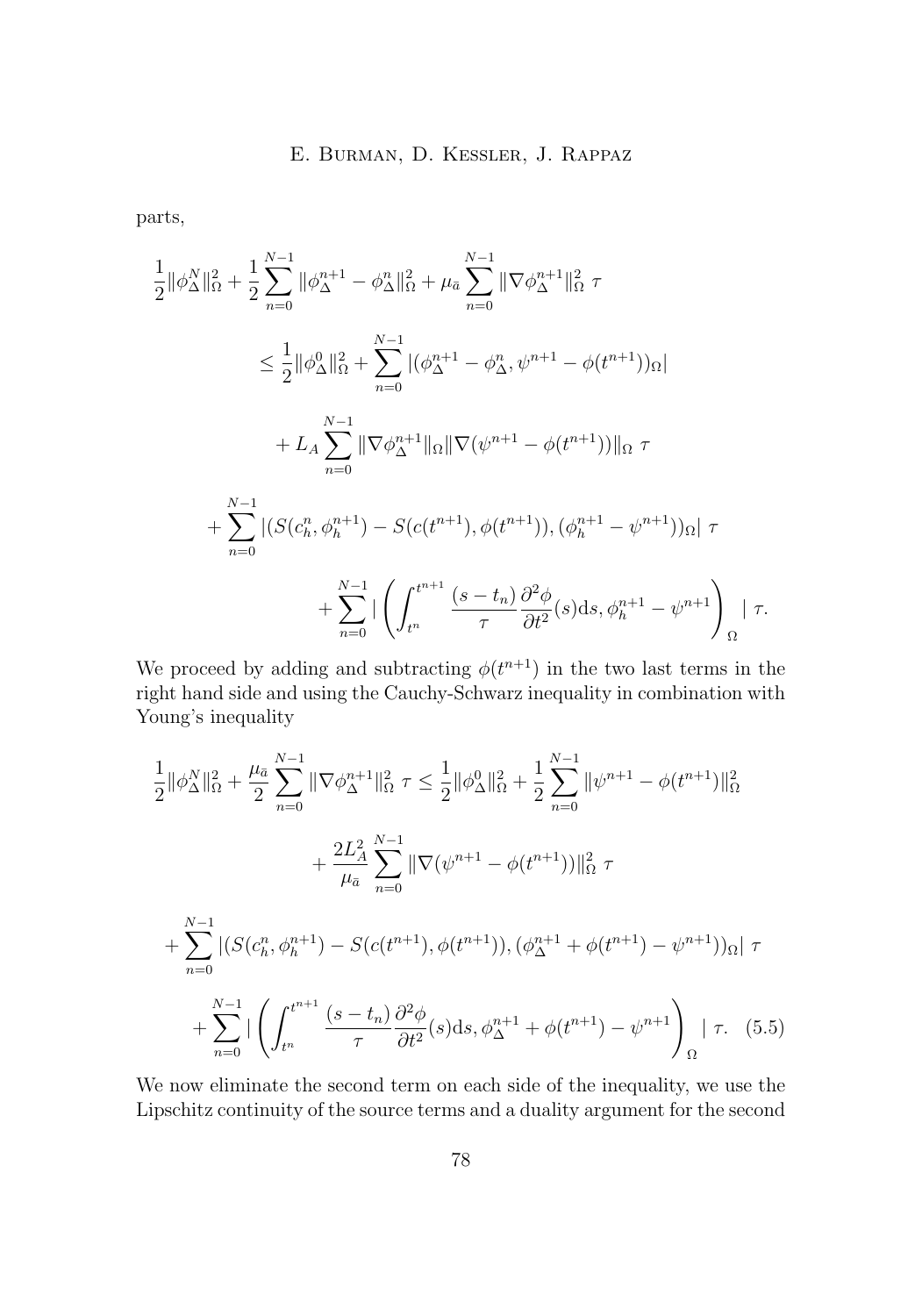#### Convergence of the finite element method

<span id="page-13-0"></span>derivative in time to obtain (using Cauchy-Schwarz and Young's inequality repeatedly)

$$
|(S(c_h^n, \phi_h^{n+1}) - S(c(t^{n+1}), \phi(t^{n+1})), \phi_\Delta^{n+1} + \phi(t^{n+1}) - \psi^{n+1})\Omega|
$$
  
\n
$$
\leq |(S(c_h^n, \phi_h^{n+1}) - S(c(t^n), \phi(t^{n+1})), \phi_\Delta^{n+1} + \phi(t^{n+1}) - \psi^{n+1})\Omega|
$$
  
\n
$$
+ |(S(c(t^n), \phi(t^{n+1})) - S(c(t^{n+1}), \phi(t^{n+1})), \phi_\Delta^{n+1} + \phi(t^{n+1}) - \psi^{n+1})\Omega|
$$
  
\n
$$
\leq \left(L_S || c_h^n - c(t^n) ||_\Omega^2 + \frac{L_S \tau}{2} \int_{t^n}^{t^{n+1}} ||\frac{\partial c}{\partial t} ||_\Omega^2 dt
$$
  
\n
$$
+ 3L_S ||\phi_\Delta^{n+1}||_\Omega^2 + 2L_S ||\phi(t^{n+1}) - \psi^{n+1}||_\Omega^2 \right) (5.6)
$$

and

$$
\begin{split}\n\left| \left( \int_{t^n}^{t^{n+1}} \frac{(s - t_n)}{\tau} \frac{\partial^2 \phi}{\partial t^2} (s) \, \mathrm{d}s, \phi_{\Delta}^{n+1} + \phi(t^{n+1}) - \psi^{n+1} \right)_{\Omega} \right| \\
&\leq \frac{2\tau}{3\mu_{\bar{a}}} \int_{t^n}^{t^{n+1}} \|\frac{\partial^2 \phi}{\partial t^2}\|_{V'}^2 \, \mathrm{d}t + \frac{\mu_{\bar{a}}}{4} \left( \|\phi_{\Delta}^{n+1}\|_{V}^2 + \|\phi(t^{n+1}) - \psi^{n+1}\|_{V}^2 \right). \tag{5.7}\n\end{split}
$$

Now using (5.6) and (5.7) in [\(5.5\)](#page-12-0) and collecting terms we obtain

$$
\|\phi_{\Delta}^{N}\|_{\Omega}^{2} + \frac{\mu_{\bar{a}}}{2} \sum_{n=0}^{N-1} \|\nabla \phi_{\Delta}^{n+1}\|_{\Omega}^{2} \tau \leq \|\phi_{\Delta}^{0}\|_{\Omega}^{2} + 2\left(3L_{S} + \frac{\mu_{\bar{a}}}{4}\right) \sum_{n=0}^{N-1} \|\phi_{\Delta}^{n+1}\|_{\Omega}^{2} \tau
$$
  
+ 
$$
2\left(\frac{1}{2\tau} + 2L_{S} + \frac{\mu_{\bar{a}}}{4}\right) \sum_{n=0}^{N-1} \|\psi^{n+1} - \phi(t^{n+1})\|_{\Omega}^{2} \tau
$$
  
+ 
$$
2\left(\frac{2L_{A}^{2}}{\mu_{\bar{a}}} + \frac{\mu_{\bar{a}}}{4}\right) \sum_{n=0}^{N-1} \|\nabla (\psi^{n+1} - \phi(t^{n+1}))\|_{\Omega}^{2} \tau + 2L_{S} \sum_{n=0}^{N-1} \|c_{\Delta}^{n+1}\|_{\Omega}^{2} \tau
$$
  
+ 
$$
L_{S}\tau^{2} \|\frac{\partial c}{\partial t}\|_{Q}^{2} + \frac{4\tau^{2}}{3\mu_{\bar{a}}}\|\frac{\partial^{2} \phi}{\partial t^{2}}\|_{L^{2}(0,T;V'(\Omega)}^{2}, \quad (5.8)
$$

where  $c_{\Delta}^{n} = c_{h}^{n} - c(t^{n})$ . We turn to the equation for the concentration c and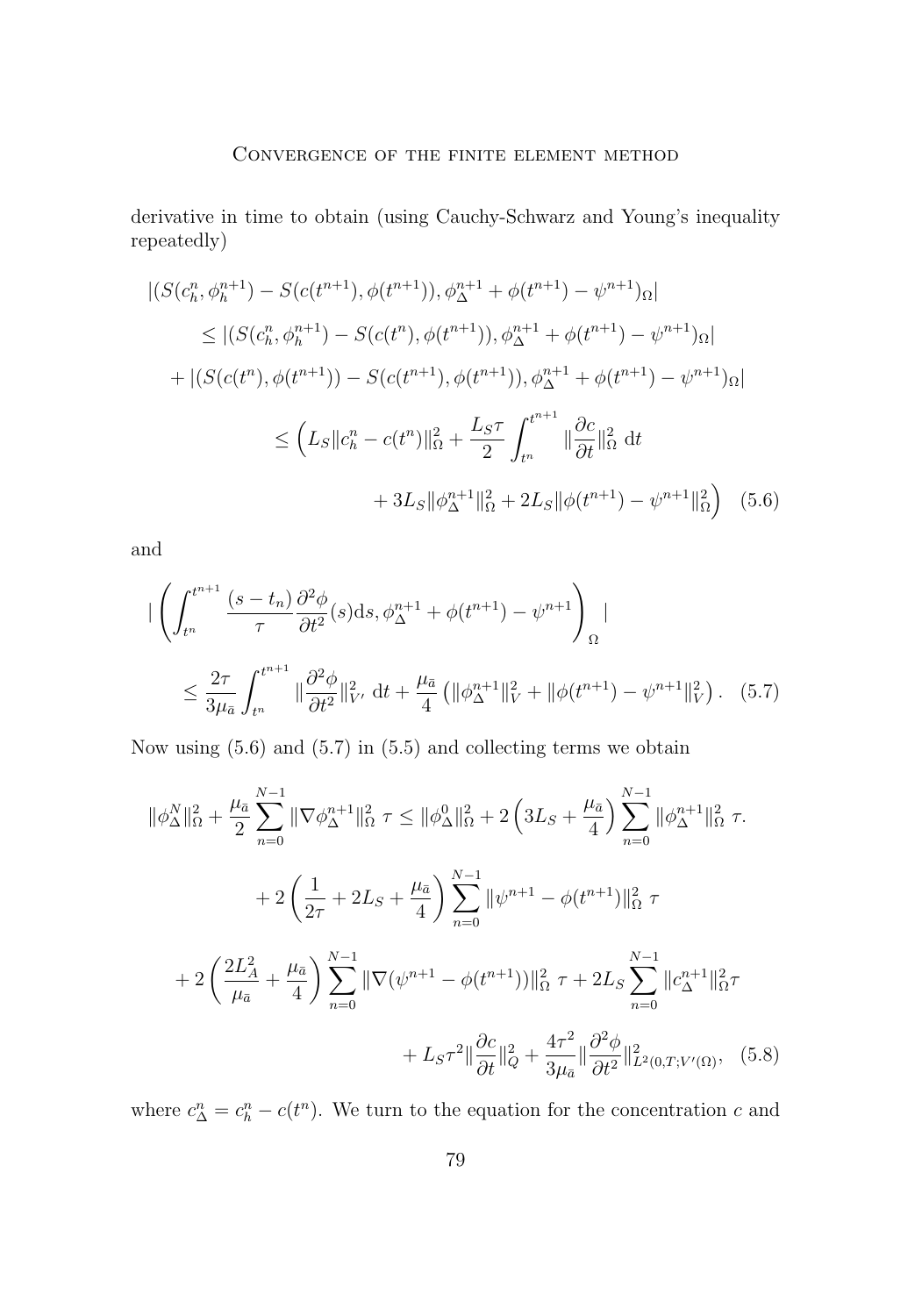<span id="page-14-0"></span>obtain, in the same fashion

$$
\frac{1}{\tau} (c_{\Delta}^{n+1} - c_{\Delta}^{n}, c_{\Delta}^{n+1})_{\Omega} + D_s \|\nabla c_{\Delta}^{n+1}\|_{\Omega}^2 \le \frac{1}{\tau} (c_{\Delta}^{n+1} - c_{\Delta}^{n}, c_{\Delta}^{n+1})_{\Omega} \n+ (D_1(\phi_h^{n+1}) \nabla c_h^{n+1} - D_1(\phi(t^{n+1})) \nabla c(t^{n+1}), \nabla c_{\Delta}^{n+1})_{\Omega} \n+ ((D_1(\phi(t^{n+1})) - D_1(\phi_h^{n+1})) \nabla c(t^{n+1}), \nabla c_{\Delta}^{n+1})_{\Omega}.
$$
\n(5.9)

We use the formulation [\(2.1\)](#page-4-0) to replace the  $c_h^n$  in  $c_\Delta^n$  by some arbitrary function  $w_h^n \in V_h$ .

$$
\frac{1}{\tau} (c_{\Delta}^{n+1} - c_{\Delta}^{n}, c_{\Delta}^{n+1})_{\Omega} + D_{s} \|\nabla c_{\Delta}^{n+1}\|_{\Omega}^{2} \leq \frac{1}{\tau} (c_{\Delta}^{n+1} - c_{\Delta}^{n}, w_{h}^{n+1} - c(t^{n+1}))_{\Omega} \n+ (D_{1}(\phi_{h}^{n+1}) \nabla c_{h}^{n+1} - D_{1}(\phi(t^{n+1})) \nabla c(t^{n+1}), \nabla (w_{h}^{n+1} - c(t^{n+1})))_{\Omega} \n+ ((D_{1}(\phi(t^{n+1})) - D_{1}(\phi_{h}^{n+1})) \nabla c(t^{n+1}), \nabla c_{\Delta}^{n+1})_{\Omega} \n+ (D_{2}(c_{h}^{n}, \phi_{h}^{n+1}) \nabla \phi_{h}^{n+1} - D_{2}(c(t^{n+1}), \phi(t^{n+1})) \nabla \phi(t^{n+1}), \nabla (c_{h}^{n+1} - w_{h}^{n+1}))_{\Omega} \n+ \frac{1}{\tau} (c(t^{n+1}) - c(t^{n}) - \frac{\partial c}{\partial t} (t^{n+1}), c_{h}^{n+1} - w_{h}^{n+1})_{\Omega} = I_{1} + I_{2} + I_{3} + I_{4} + I_{5}
$$
\n(5.10)

Proceeding as above we may write for terms  ${\cal I}_1$  and  ${\cal I}_5$  as

$$
I_1 \le \frac{1}{2} \|c_{\Delta}^{n+1} - c_{\Delta}^n\|_{\Omega}^2 + \frac{1}{2} \|w^{n+1} - c(t^{n+1})\|_{\Omega}^2
$$

and using the Young inequality

$$
I_5 \leq \frac{2\tau}{3D_s} \int_{t^n}^{t^{n+1}} \|\frac{\partial^2 c(t)}{\partial t^2}\|_{V'}^2 \, \mathrm{d}t + \frac{D_s}{4} (\|c_{\Delta}^{n+1}\|_V^2 + \|c(t^{n+1}) - w_h^{n+1}\|_V^2).
$$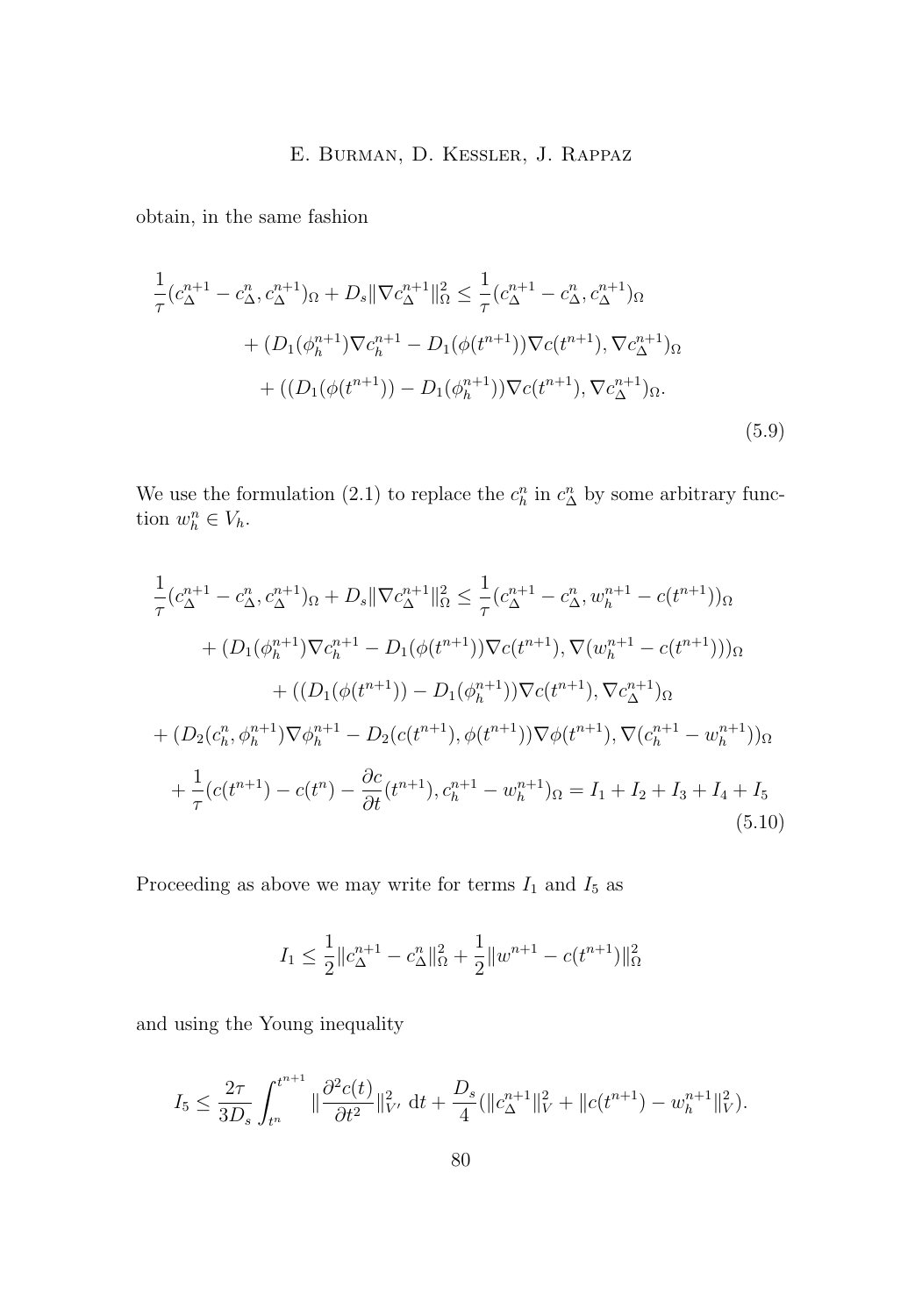### Convergence of the finite element method

We treat  $I_2$  to  $I_4$  in the same spirit as [\(5.6\)](#page-13-0) leading to

$$
I_2 \leq |(D_1(\phi_h^{n+1})\nabla c_{\Delta}^{n+1}, \nabla(w_h^{n+1} - c(t^{n+1})))_{\Omega}|
$$
  
+ 
$$
| (L_{D_1}|\phi_{\Delta}^{n+1}|\nabla c(t^{n+1}), \nabla(w_h^{n+1} - c(t^{n+1})))_{\Omega}|
$$
  

$$
\leq \frac{D_s}{8} \|\nabla c_{\Delta}^{n+1}\|_{\Omega}^2 + \left(\frac{2D_l}{D_s} + L_{D_1}\right) \|\nabla(w_h^{n+1} - c(t^{n+1}))\|_{\Omega}^2
$$
  
+ 
$$
L_{D_1} \|\nabla c(t^{n+1})\|_{L^{\infty}(\Omega)}^2 \|\phi_{\Delta}^{n+1}\|_{\Omega}^2
$$

and analogously

$$
I_3 \leq \frac{D_s}{8} \|\nabla c_{\Delta}^{n+1}\|_{\Omega}^2 + \frac{2L_{D_1}^2}{D_s} \|\nabla c(t^{n+1})\|_{L^{\infty}(\Omega)}^2 \|\phi_{\Delta}^{n+1}\|_{\Omega}^2
$$

and

$$
I_4 \leq \frac{8L_{D_2} \|\nabla \phi(t^{n+1})\|_{L_{\infty}(\Omega)}^2 \tau}{D_s} \int_{t^n}^{t^{n+1}} \|\frac{\partial c}{\partial t}\|_{\Omega}^2 dt + \frac{D_s}{4} \left( \|\nabla c_{\Delta}^{n+1}\|_{\Omega}^2 + \|\nabla (c(t^{n+1}) - w_h^{n+1})\|_{\Omega}^2 \right) + \frac{8D_2^{max}}{D_s} \|\nabla \phi_{\Delta}^{n+1}\|_{\Omega}^2 + \frac{8 \|\nabla \phi(t^{n+1})\|_{L^{\infty}(\Omega)}^2 L_{D_2}}{D_s} \left( \|c_{\Delta}^n\|_{\Omega}^2 + \|\phi_{\Delta}^{n+1}\|_{\Omega}^2 \right). (5.11)
$$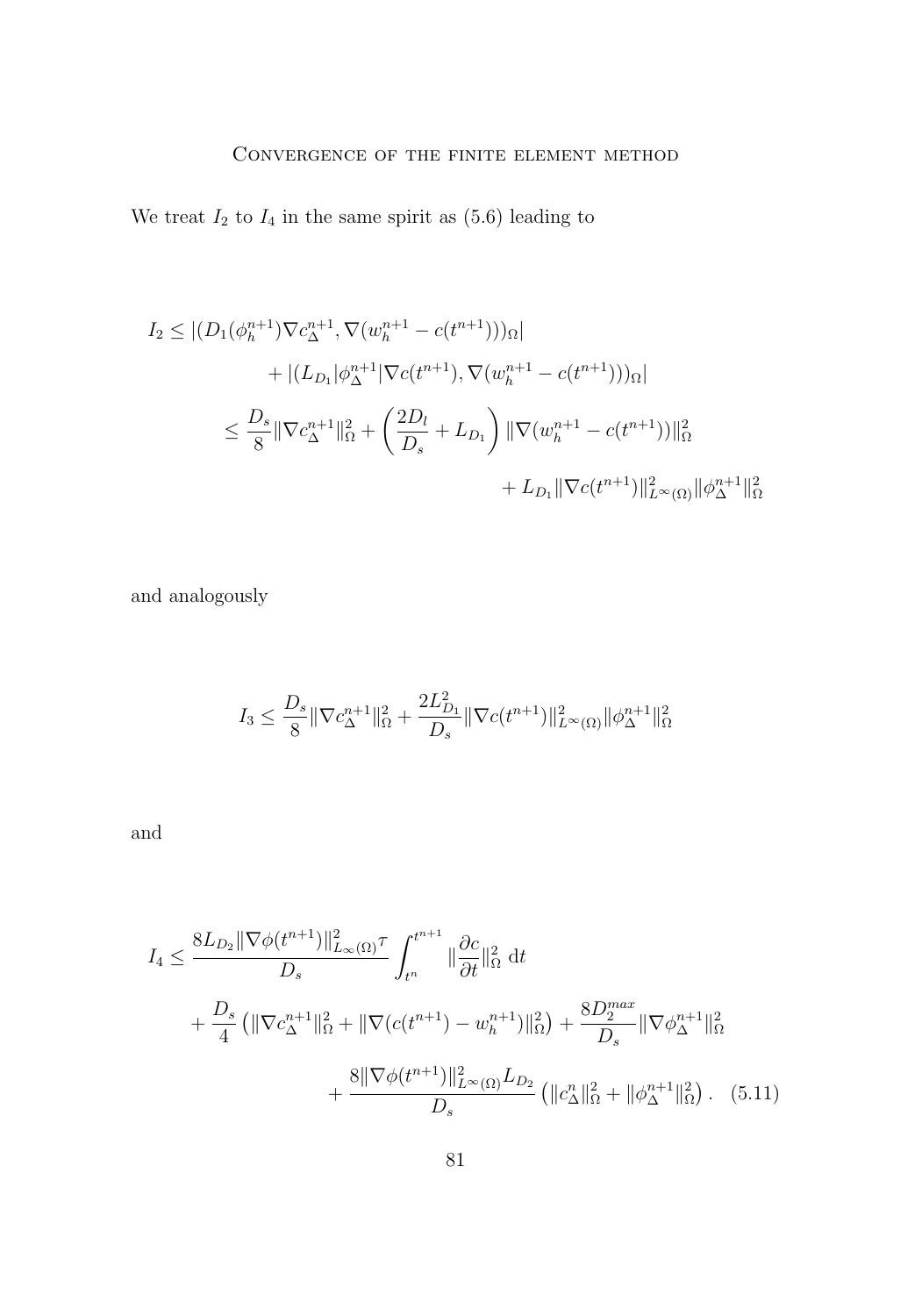Multiplying by  $\tau$  and summing over n in equation [\(5.10\)](#page-14-0) we have

$$
||c_{\Delta}^{n+1}||_{\Omega}^{2} + \frac{D_{s}}{2} \sum_{n=0}^{N-1} ||\nabla c_{\Delta}^{n+1}||_{\Omega}^{2} \tau \leq ||c_{\Delta}^{0}||_{\Omega}^{2} + \sum_{n=0}^{N-1} ||w_{h}^{n+1} - c(t^{n+1})||_{\Omega}^{2}
$$
  
+ 
$$
2\left(\frac{D_{s}}{4} + \frac{8L_{D_{2}} ||\nabla \phi||_{L^{\infty}(Q)}^{2}}{D_{s}}\right) \sum_{n=0}^{N-1} ||c_{\Delta}^{n+1}||_{\Omega}^{2} \tau
$$
  
+ 
$$
2\left(\frac{3D_{s}}{8} + \frac{2D_{l}}{D_{s}} + L_{D_{1}}\right) \sum_{n=0}^{N-1} ||c(t^{n+1}) - w_{h}^{n+1}||_{V}^{2} \tau +
$$
  
+ 
$$
\frac{4\tau^{2}}{3D_{s}} \int_{0}^{T} ||\frac{\partial^{2}c}{\partial t^{2}}||_{V'(\Omega)}^{2} dt + \frac{16L_{D_{2}} ||\nabla \phi||_{L^{\infty}(\Omega)}^{2} \tau^{2}}{D_{s}} \int_{0}^{T} ||\frac{\partial c}{\partial t}||_{\Omega}^{2} dt
$$
  
+ 
$$
\left(\frac{16L_{D_{2}} ||\nabla \phi||_{L^{\infty}(Q)}^{2}}{D_{s}} + L_{D_{1}} ||\nabla c||_{L^{\infty}(Q)}^{2}\right) \sum_{n=0}^{N-1} ||\phi_{\Delta}^{n+1}||_{\Omega}^{2} \tau
$$
  
+ 
$$
\frac{16D_{2}^{max}}{D_{s}} \sum_{n=0}^{N-1} ||\nabla \phi_{\Delta}^{n+1}||_{\Omega}^{2} \tau.
$$
 (5.12)

Finally we multiply (5.12) by  $\eta = \frac{\mu_{\bar{a}} D_s}{64 D_2^{max}}$ , add [\(5.8\)](#page-13-0) and (5.12) and apply the discrete Gronwall lemma to obtain

$$
\|\phi_{\Delta}^{N}\|_{\Omega}^{2} + \frac{\mu_{\bar{a}}}{4} \sum_{n=0}^{N-1} \|\nabla \phi_{\Delta}^{n+1}\|_{\Omega}^{2} \tau + \eta \left( \|c_{\Delta}^{N}\|_{\Omega}^{2} + \frac{D_{s}}{2} \sum_{n=0}^{N-1} \|\nabla c_{\Delta}^{n+1}\|_{\Omega}^{2} \tau \right)
$$
  
\n
$$
\leq \exp(\alpha t) \left( C_{0} \tau^{2} \left\{ \|\frac{\partial c}{\partial t}\|_{L^{2}(Q)}^{2} + \|\frac{\partial^{2} \phi}{\partial t^{2}}\|_{L^{2}(0,T,V'(\Omega)}^{2} + \eta \|\frac{\partial^{2} c}{\partial t^{2}}\|_{L^{2}(0,T,V'(\Omega)}^{2} \right) \right\}
$$
  
\n
$$
+ C_{1} \sum_{n=0}^{N-1} \left\{ \frac{1+\tau}{\tau} \|\phi(t^{n+1}) - \psi_{h}^{n+1}\|_{\Omega}^{2} + \|\nabla(\phi(t^{n+1}) - \psi_{h}^{n+1})\|_{\Omega}^{2} \right\} \tau
$$
  
\n
$$
+ \eta C_{2} \sum_{n=0}^{N-1} \left\{ \frac{1+\tau}{\tau} \|c(t^{n+1}) - w_{h}^{n+1}\|_{\Omega}^{2} + \|\nabla(c(t) - w_{h}(t))\|_{\Omega}^{2} \right\} \tau \right). \quad (5.13)
$$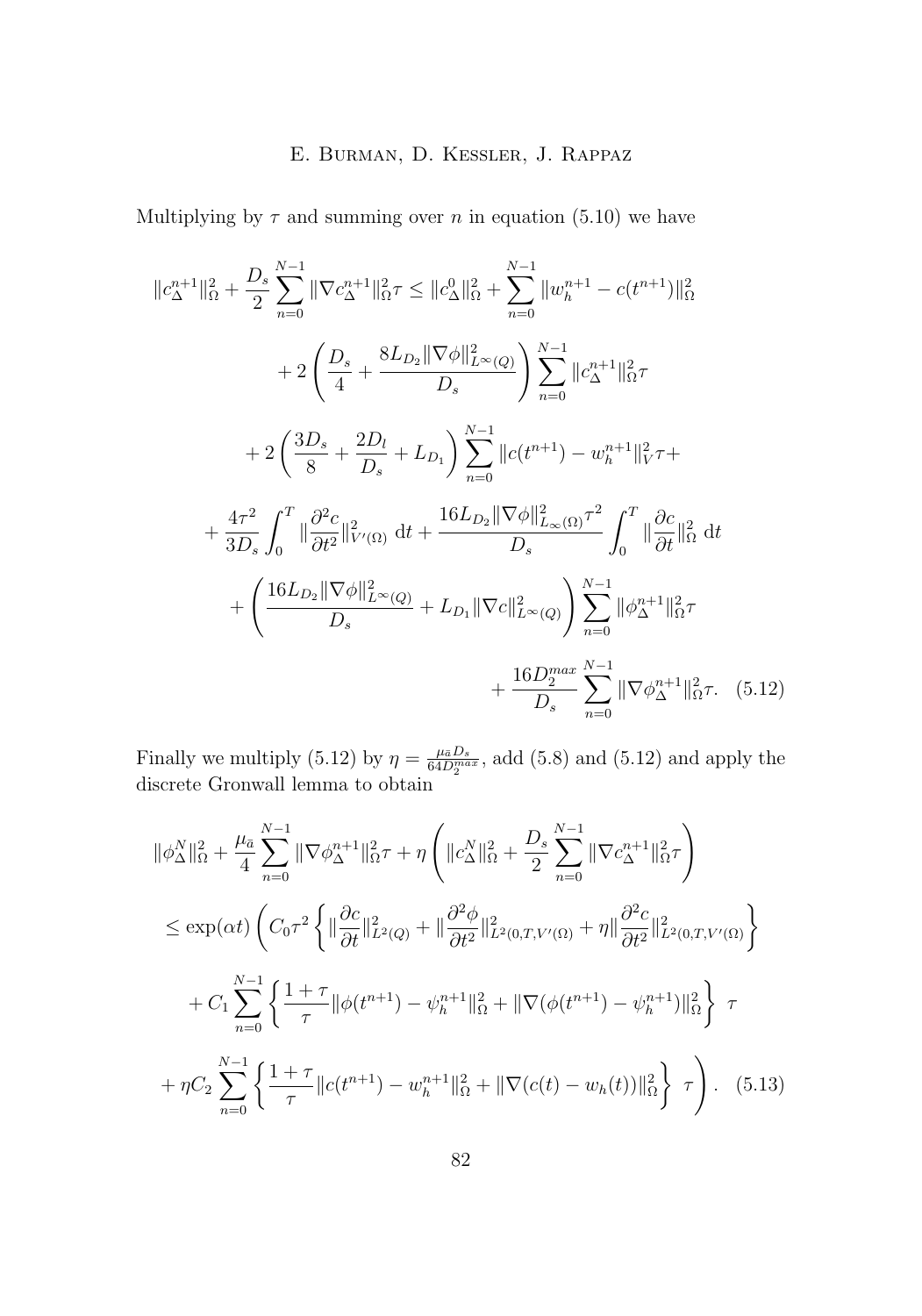Since in particular our regularity assumptions include

$$
(\phi, c) \in [L^{\infty}(0, T; H^2(\Omega))]^2
$$

we may chose

$$
(\psi_h^n, w_h^n) = (\pi_h \phi(t^n), \pi_h c(t^n))
$$

where  $\pi_h$  denotes the interpolation operator. The theorem now follows by a standard interpolation estimate.  $\Box$ 

**Remark 5.2:** Note that the exponential factor  $\alpha$  is of the order of  $\|\nabla\phi\|_{L^{\infty}(Q_T)}^2$ which under the regularity hypothesis should be of the order  $\delta^{-2}$  if  $\delta$  denotes the interface thickness. This is the typical worst case estimate for phase-field equations (see for instance Kessler and Scheid [8] or Chen and Hoffman [3].) However in a recent paper Feng and Prohl [5] show that for the isotropic, thermal phase-field equation, an estimation of the smallest eigenvalue of the linearized operator permits a priori estimates which show growth only in low polynomial order of  $\delta^{-1}$  provided that all interior layers are developed in the initial data.

### **6 Numerical tests**

Implementation of the numerical scheme [\(2.1\)](#page-4-0) was done using the finite element package ALBERT developed by Schmidt and Siebert [11]. We have set up tests to obtain the experimental numerical convergence order of the scheme in the norm  $L^2(0,T;H^1(\Omega))$  and compare it with the theoretical result of Theorem [5.1.](#page-10-0) We have also measured experimental orders of convergence in the  $L^{\infty}(0,T; L^2(\Omega))$  norm. Tests have been run using both low and high anisotropy.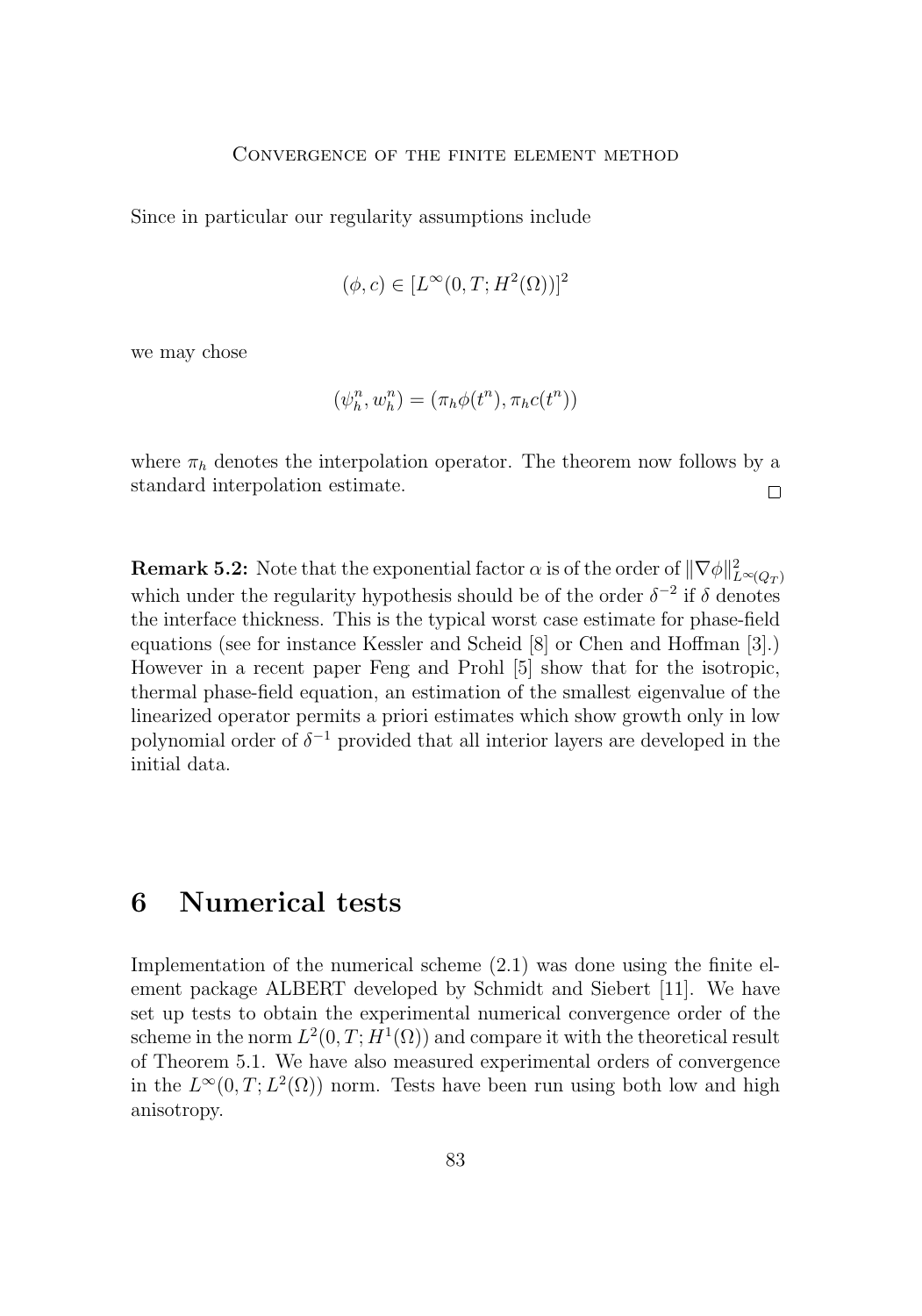#### **6.1 Implementation of numerical tests**

For the tests, parameters of the nonlinear functions defined in  $(1.6)-(1.12)$  $(1.6)-(1.12)$  $(1.6)-(1.12)$ are set to

$$
\alpha^A = 0.508, \quad \alpha^B = 0.489,\tag{6.1}
$$

$$
\beta^A = 2.58, \quad \beta^B = -2.41,\tag{6.2}
$$

$$
\gamma = 5.62 \times 10^{-4},\tag{6.3}
$$

$$
D_s = 0.1,\tag{6.4}
$$

$$
\delta = 0.1.\tag{6.5}
$$

We have treated the nonlinearities of numerical scheme [\(2.1\)](#page-4-0) with just one step of a fixed-point method. Quadrature is exact for polynomials of degree 3, except for the mass matrices for which we used mass lumping.

By adding extra artificial source terms, we have imposed exact solutions to both equations, with which to compare the numerical solutions. We chose solutions that reproduce some features expected of the solutions of system [\(1.1\)](#page-2-0)-[\(1.5\)](#page-2-0). Namely, accross the solid-liquid interface, the phase-field is known to have a hyperbolic-tangent-like profile while its values change from 0 to 1, while the concentration goes smoothly from values close to a small constant  $c_s$  in the solid region, to a large constant  $c_l$  on the liquid side of the interface, and then down to an intermediate value  $c_0$  in the liquid bulk phase. [6] Also, we assume that propagation velocities of the interface vary depending on the interface's normal direction proportionally to the anisotropy function  $a(\theta)$ .

Since we would like to see all interface directions in our test, we choose exact solutions whose initial conditions represent a circular interface separating bulk solid and liquid phases with different concentrations. The transition is smooth as described above. The system then evolves, and the interface moves outward, with local velocities depending on the interface's normal direction, assimilated in the definition of the test solutions to the angle in local polar coordinates.

Let us define polar coordinates associated to position  $x$  by

$$
\boldsymbol{x} = \rho \begin{pmatrix} \cos \theta \\ \sin \theta \end{pmatrix},\tag{6.6}
$$

where  $\rho = ||x||$  and  $\theta$  are the cylindrical coordinates of x. In the sequel, we will be always working in the space-time domain  $[0, 1]^3$ .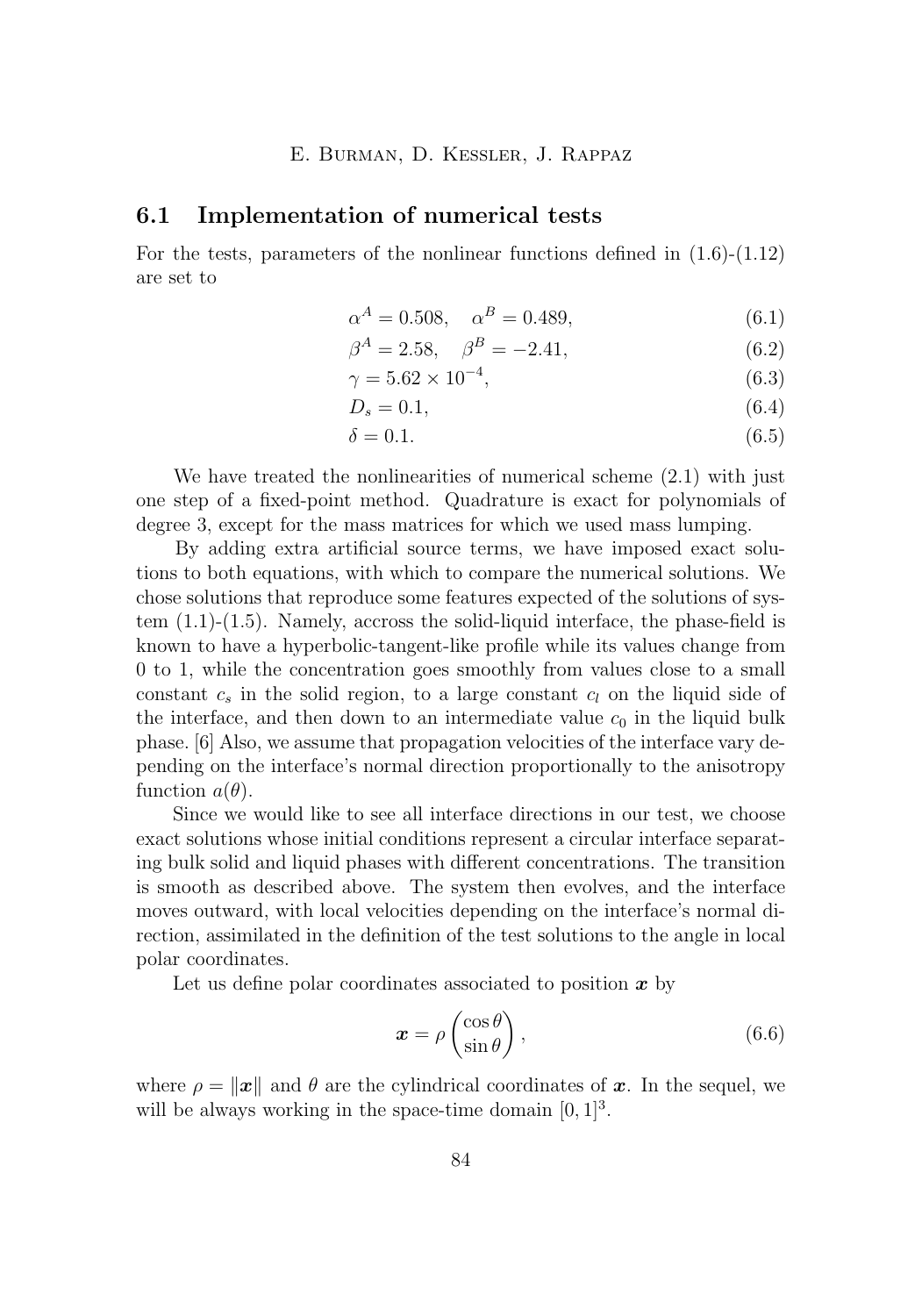#### Convergence of the finite element method

<span id="page-19-0"></span>Let  $\rho_0$  and v be given constants representing the radius of the initial circular interface and the solidification front velocity. We define the auxiliary function √

$$
\eta(\boldsymbol{x}) = e^{-\frac{\sqrt{2}}{\delta}(\rho - va(\theta)t - \rho_0)}\tag{6.7}
$$

and the actual imposed phase-field solution

$$
\phi_e = \frac{1}{1+\eta}.\tag{6.8}
$$

Let  $c_0, c_s, \bar{c}_l$  and  $\rho_{\Delta}$  be given constants representing the values of the concentration in the liquid and solid bulks, a value proportional to the concentration on the liquid side of the interface, and an  $\delta$ -rescaled shift from the center of the interface. We then define the two auxiliary functions

$$
\eta_{\pm}(\boldsymbol{x}) = e^{-\frac{\sqrt{2}}{\delta}(\rho - va(\theta)t - \rho_0 \mp \delta \rho_{\Delta})}
$$
(6.9)

and the imposed concentration solution

$$
c_e = c_s + \frac{\bar{c}_l - c_s}{1 + \eta_-} + \frac{c_0 - \bar{c}_l}{1 + \eta_+}.
$$
\n(6.10)

For the tests, we fix the previous numerical constants to  $\rho_0 = 0.2, v = 0.6$ ,  $c_0 = 0.4$ ,  $c_s = 0.2$ ,  $\bar{c}_l = 0.8$  and  $\rho_{\Delta} = 1$ .

As an illustration, radial profiles of the imposed solutions (6.8) and (6.10) for  $t = 0.5$  and  $\theta = 0$  are shown in Figure [2,](#page-20-0) as well as level sets of  $\phi$  for both low and high anisotropy at the final time  $t = 1$  in Figure [3.](#page-20-0)

In the implementation, exact solutions (6.8) and (6.10) are used as initial and Dirichlet boundary conditions, and their derivatives are combined to define artificial source terms added to both equations, ensuring that they are then solutions of the differential system.

### **6.2 Results of numerical tests for low anisotropy**

We now present numerical results for a low anisotropy  $\bar{a} = 0.05$ , which is in the scope of the theory presented in this paper. We performed two series of tests: one in which the timestep size was decreased linearly with the space mesh size, and another where the timestep size was decreased quadratically with the mesh size. We are interested in the experimental orders of convergence (OC) for the  $L^2(0,T;H^1(\Omega))$  norm of the error, which is in the scope of the theory, and also the  $L^{\infty}(0,T; L^2(\Omega))$  norm, for which the convergence rate predicted by our theoretical result is expected to be suboptimal.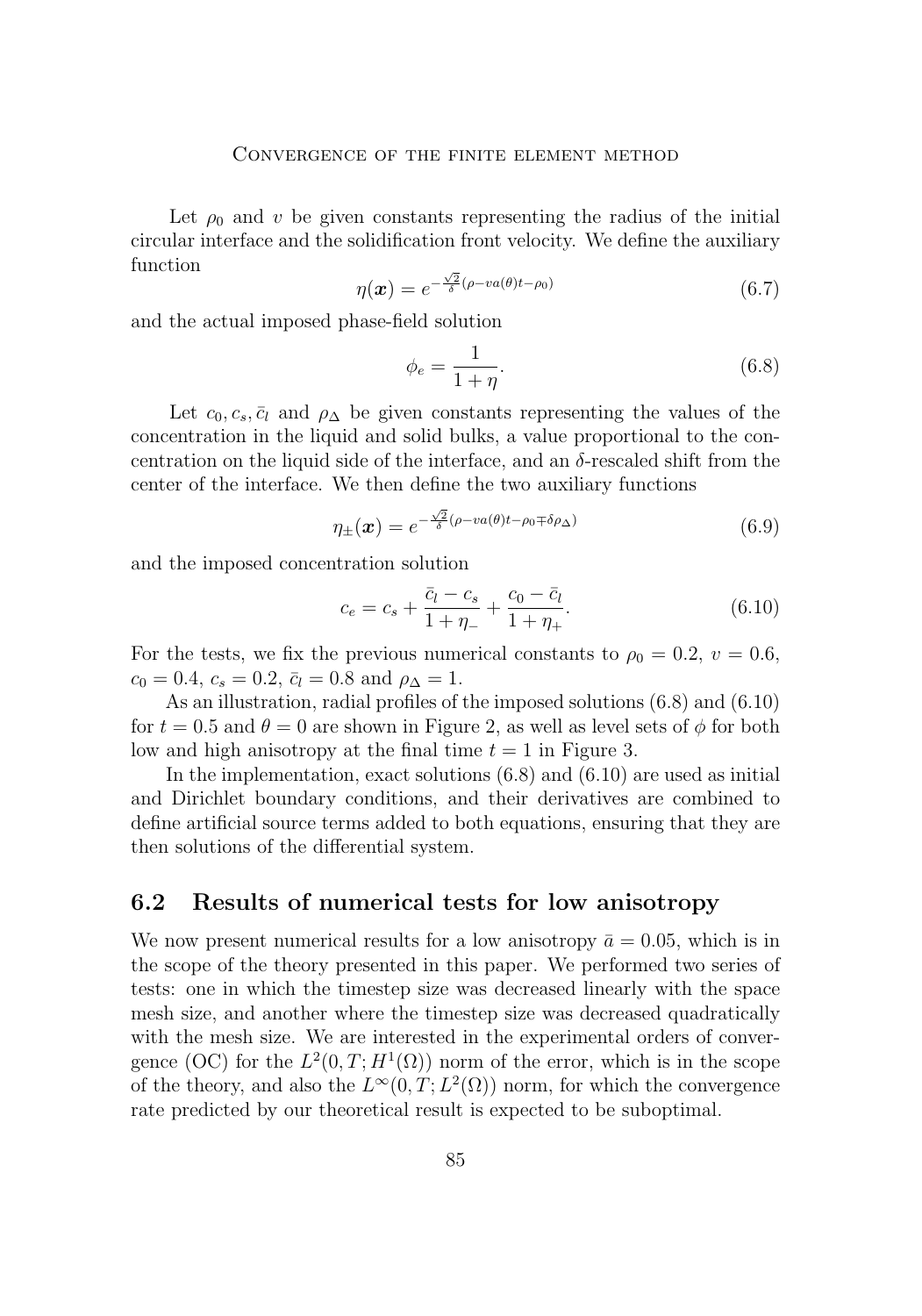<span id="page-20-0"></span>

Figure 2: Radial profiles of imposed solutions at  $t = 0.5$ 



Figure 3: level set  $\phi = 1/2$  at  $t = 1$  for the imposed exact solutions with  $\bar{a}=0.05$  and  $\bar{a}=0.10$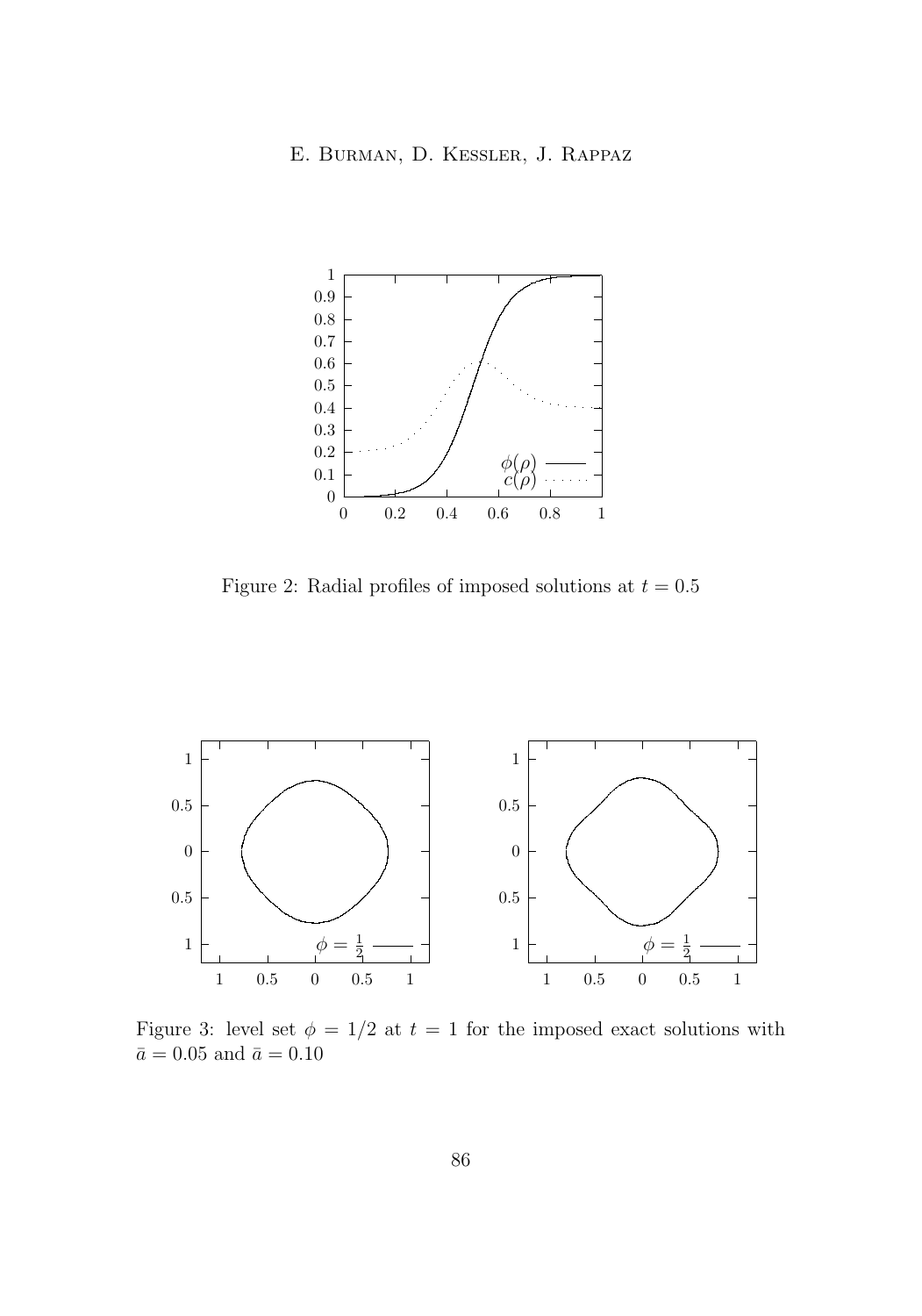| CONVERGENCE OF THE FINITE ELEMENT METHOD |  |  |  |
|------------------------------------------|--|--|--|
|                                          |  |  |  |

<span id="page-21-0"></span>

|               | Table 1: results for $\varphi$ , with $\tau \propto h$ |          |                                       |      |                                |      |  |
|---------------|--------------------------------------------------------|----------|---------------------------------------|------|--------------------------------|------|--|
|               | h.                                                     | $\tau$   | $  e  _{L^{\infty}(0,T;L^2(\Omega))}$ | OCm  | $  e  _{L^2(0,T;H^1(\Omega))}$ | OCH1 |  |
|               | $2.50e-01$                                             | 0.100000 | 8.02e-02                              |      | $4.63e-01$                     |      |  |
|               | $1.25e-01$                                             | 0.050000 | $9.76e-03$                            | 3.04 | $2.01e-01$                     | 1.21 |  |
| $\mathcal{L}$ | $6.25e-02$                                             | 0.025000 | 3.44e-03                              | 1.51 | $1.00e-01$                     | 1.00 |  |
|               | $3.12e-02$                                             | 0.012500 | 1.67e-03                              | 1.04 | $5.00e-02$                     | 1.00 |  |
|               | 1.56e-02                                               | 0.006250 | 8.43e-04                              | 0.99 | $2.50e-02$                     | 1.00 |  |
| 5.            | 7.81e-03                                               | 0.003125 | $4.26e-04$                            | 0.99 | $1.25e-02$                     | 1.00 |  |

Table 1: results for  $\phi$ , with  $\tau \propto h$ 

Table 2: results for c, with  $\tau \propto h$ 

| $\overline{\mathbf{r}}$ | h,         |          | $  e  _{L^{\infty}(0,T;L^2(\Omega))}$ | OCm  | $\ _{L^2(0,T;H^1(\Omega))}$ | OCH1 |
|-------------------------|------------|----------|---------------------------------------|------|-----------------------------|------|
| $\mathbf{0}$            | $2.50e-01$ | 0.100000 | $2.89e-02$                            |      | 2.87e-01                    |      |
|                         | $1.25e-01$ | 0.050000 | 1.47e-02                              | 0.98 | 1.54e-01                    | 0.90 |
|                         | $6.25e-02$ | 0.025000 | 7.34e-03                              | 1.00 | 7.92e-02                    | 0.96 |
|                         | $3.12e-02$ | 0.012500 | 3.58e-03                              | 1.04 | 3.98e-02                    | 0.99 |
|                         | 1.56e-02   | 0.006250 | 1.74e-03                              | 1.04 | 1.98e-02                    | 1.00 |
| 5 <sup>5</sup>          | 7.81e-03   | 0.003125 | 8.56e-04                              | 1.02 | $9.89e-03$                  | 1.00 |

Table 3: results for  $\phi$ , with  $\tau \propto h^2$ 

|             | h.                           |                           | $  e  _{L^{\infty}(0,T;L^2(\Omega))}$ | OCm                      | $  e  _{L^2(0,T;H^1(\Omega))}$ | OCH1 |
|-------------|------------------------------|---------------------------|---------------------------------------|--------------------------|--------------------------------|------|
| $\Omega$    | $2.50e-01$                   | 0.100000                  | $8.02e-02$                            | $\overline{\phantom{a}}$ | 4.63e-01                       |      |
|             | $1.25e-01$                   | 0.025000                  | $9.63e-03$                            | 3.06                     | 1.98e-01                       | 1.22 |
| $2^{\circ}$ |                              | $6.25e-02 \quad 0.006250$ | 2.39e-03                              | 2.01                     | 9.84e-02                       | 1.01 |
|             | $3 \quad 3.12 \text{e} - 02$ | 0.001563                  | $6.03e-04$                            | 1.99                     | $4.90e-02$                     | 1.01 |
|             | 1.56e-02                     | 0.000391                  | 1.52e-04                              | 1.99                     | 2.45e-02                       | 1.00 |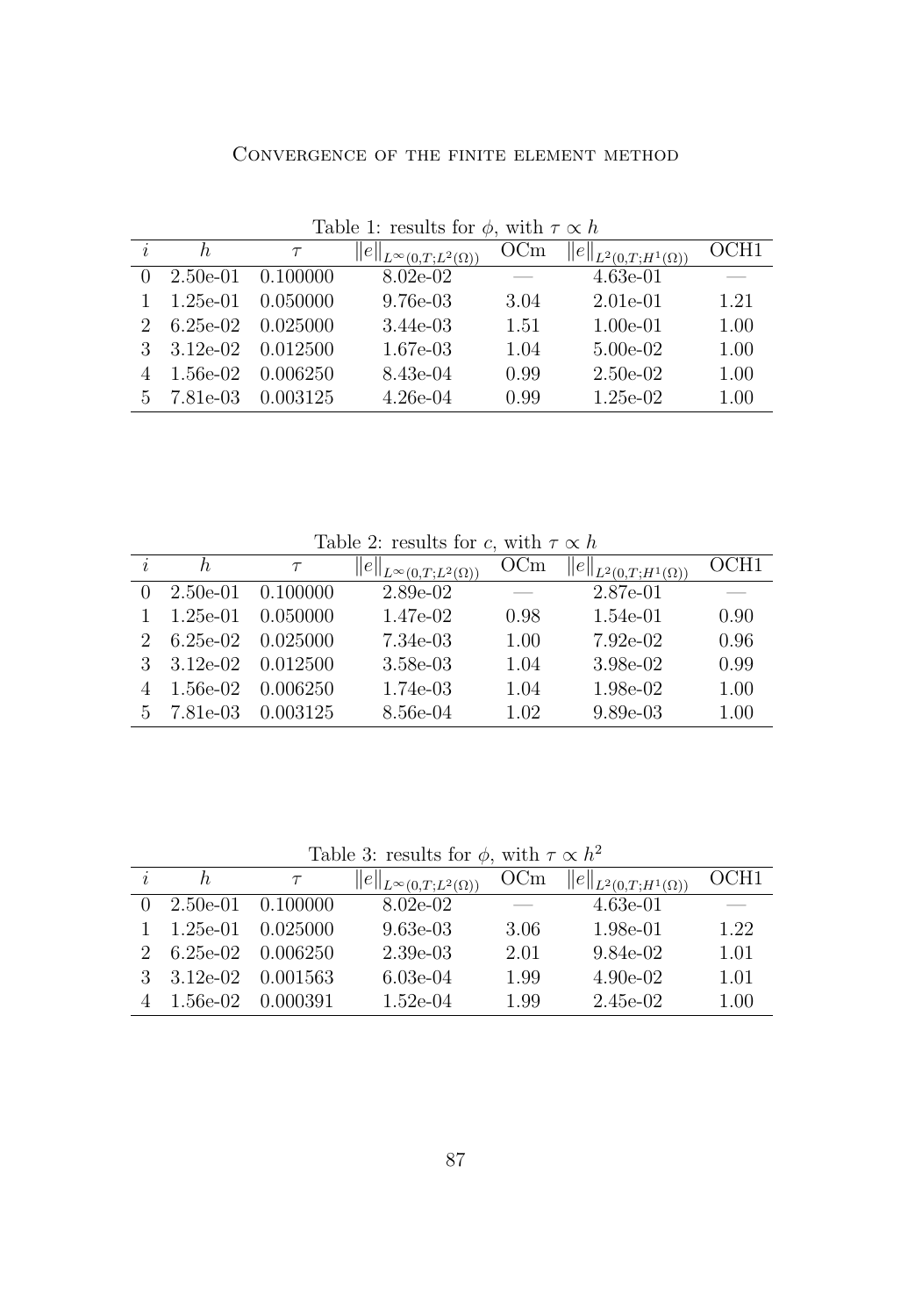|                             | Table 4: results for c, with $\tau \propto n^{-1}$ |                       |                                       |      |                                |                  |  |  |
|-----------------------------|----------------------------------------------------|-----------------------|---------------------------------------|------|--------------------------------|------------------|--|--|
|                             | h.                                                 |                       | $  e  _{L^{\infty}(0,T;L^2(\Omega))}$ | OCm  | $  e  _{L^2(0,T;H^1(\Omega))}$ | OCH <sub>1</sub> |  |  |
| 0                           | $2.50e-01$ $0.100000$                              |                       | 2.89e-02                              |      | 2.87e-01                       |                  |  |  |
|                             | $1.25e-01$                                         | 0.025000              | $1.15e-02$                            | 1.33 | $1.42e-01$                     | 1.02             |  |  |
| $\mathcal{D}_{\mathcal{L}}$ |                                                    | $6.25e-02$ $0.006250$ | 3.36e-03                              | 1.78 | 6.66e-02                       | 1.09             |  |  |
| $\mathcal{S}$               | $3.12e-02$                                         | 0.001563              | 8.89e-04                              | 1.92 | $3.23e-02$                     | 1.05             |  |  |
|                             | 1.56e-02                                           | 0.000391              | $2.25e-04$                            | 1.98 | $1.60e-02$                     | 1.01             |  |  |

 $T_{\rm max}$   $\alpha$  results for c, with  $T_{\rm max}$  $2 \times 12$ 

From the results in Tables [1-](#page-21-0)4, we verify experimentally that the order of convergence  $h+\tau$  predicted by Theorem [5.1](#page-10-0) for  $||e||_{L^2(0,T;H^1(\Omega))}$  is optimal. However, we can also conclude that this order of convergence is suboptimal for  $||e||_{L^{\infty}(0,T;L^2(\Omega))}$ , which converges faster, at a rate  $h^2+\tau$ . The experimental orders of convergence are also illustrated by Figures 4[-5,](#page-23-0) made in log-log scale using the data from Tables [1-](#page-21-0)4.



Figure 4: Error reduction in the norm  $L^2(0,T;H^1(\Omega))$ 

### **6.3 Results of numerical tests for high anisotropy**

For the high anisotropy, we take  $\bar{a} = 0.10$ . We observed in numerical tests with imposed solutions  $(6.8)$  and  $(6.10)$  that the numerical solution is unable to reproduce the features of a presumably  $H<sup>1</sup>$  regular solution in regions where the normal direction to the level sets of solutions is pointing at an angle close to  $0, \pi/2, \pi$  or  $3\pi/2$ . This corresponds to nonconvex portions of the Franck diagram, i.e. the graph of a level set of the anisotropy energy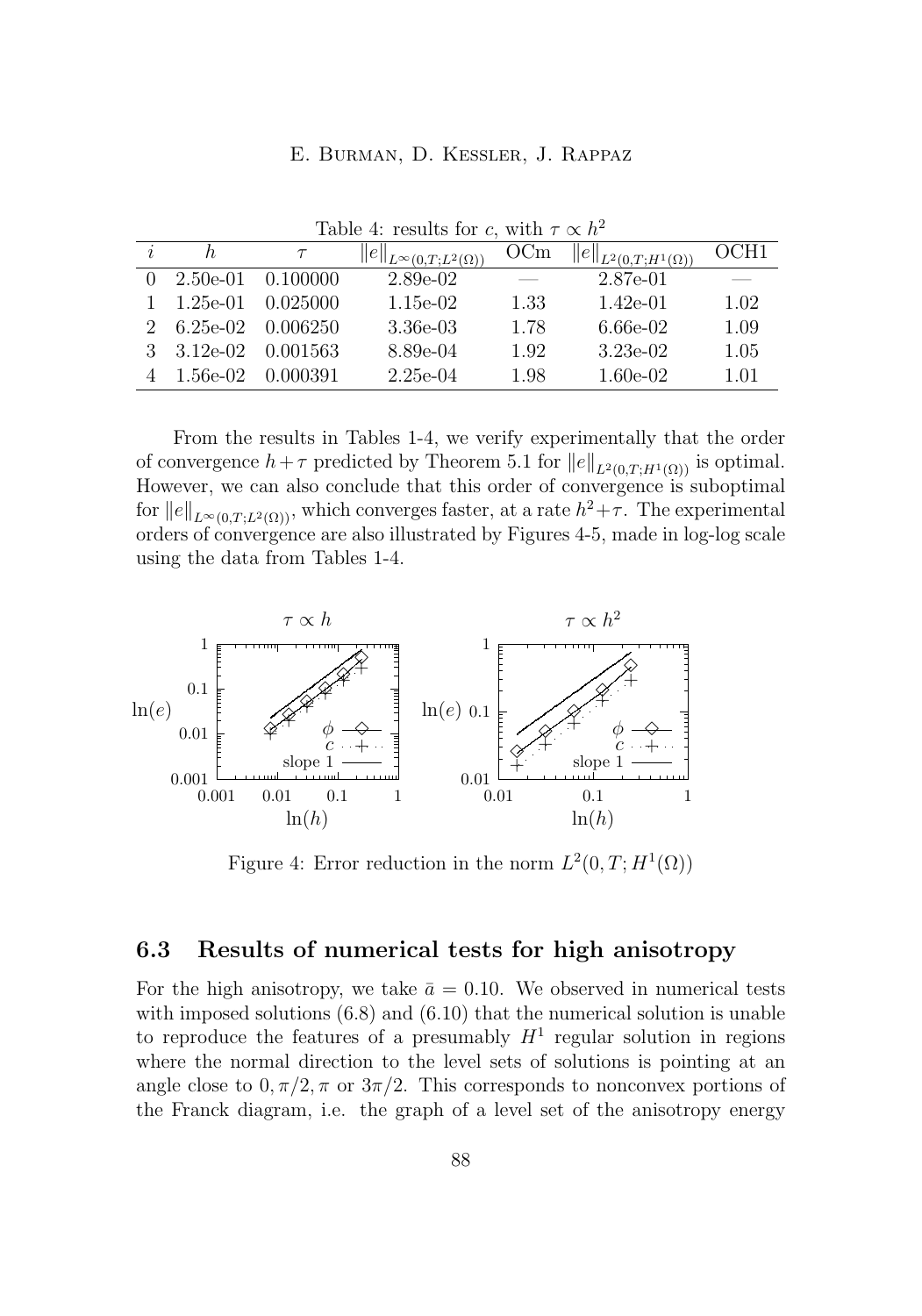<span id="page-23-0"></span>

Figure 5: Error reduction in the norm  $L^{\infty}(0,T; L^{2}(\Omega))$ 

as a function of  $\nabla \phi$ . These are the angles that physicists call "forbidden" angles". Qualitatively, it seems that level sets of the numerical solution avoid "forbidden angles" in the imposed solution by zigzagging at "permitted angles", much like a sailboat would zigzag in an effort to sail upwind, using only directions in which it is possible to sail.

We have also tried imposing different solutions, planar front equivalents of  $(6.8)$  and  $(6.10)$ , which contain only one direction. We have chosen a forbidden direction ( $\theta = 0$ ) and a permitted direction ( $\theta = \pi/4$ ) as examples. The corresponding imposed solutions are the same as  $(6.8)$  and  $(6.10)$ , with a change of definition for  $\rho$  and  $\theta$ , which are no longer the polar coordinates. The angle  $\theta$  is instead the constant 0 or  $\pi/4$ , whereas  $\rho$  is defined as respectively  $x_0$  or  $(x_0 + x_1)/\sqrt{2}$ . The qualitative behavior of these solutions can be seen in Figure 6.



Figure 6: Level sets of  $\phi$  for forced solutions with high anisotropy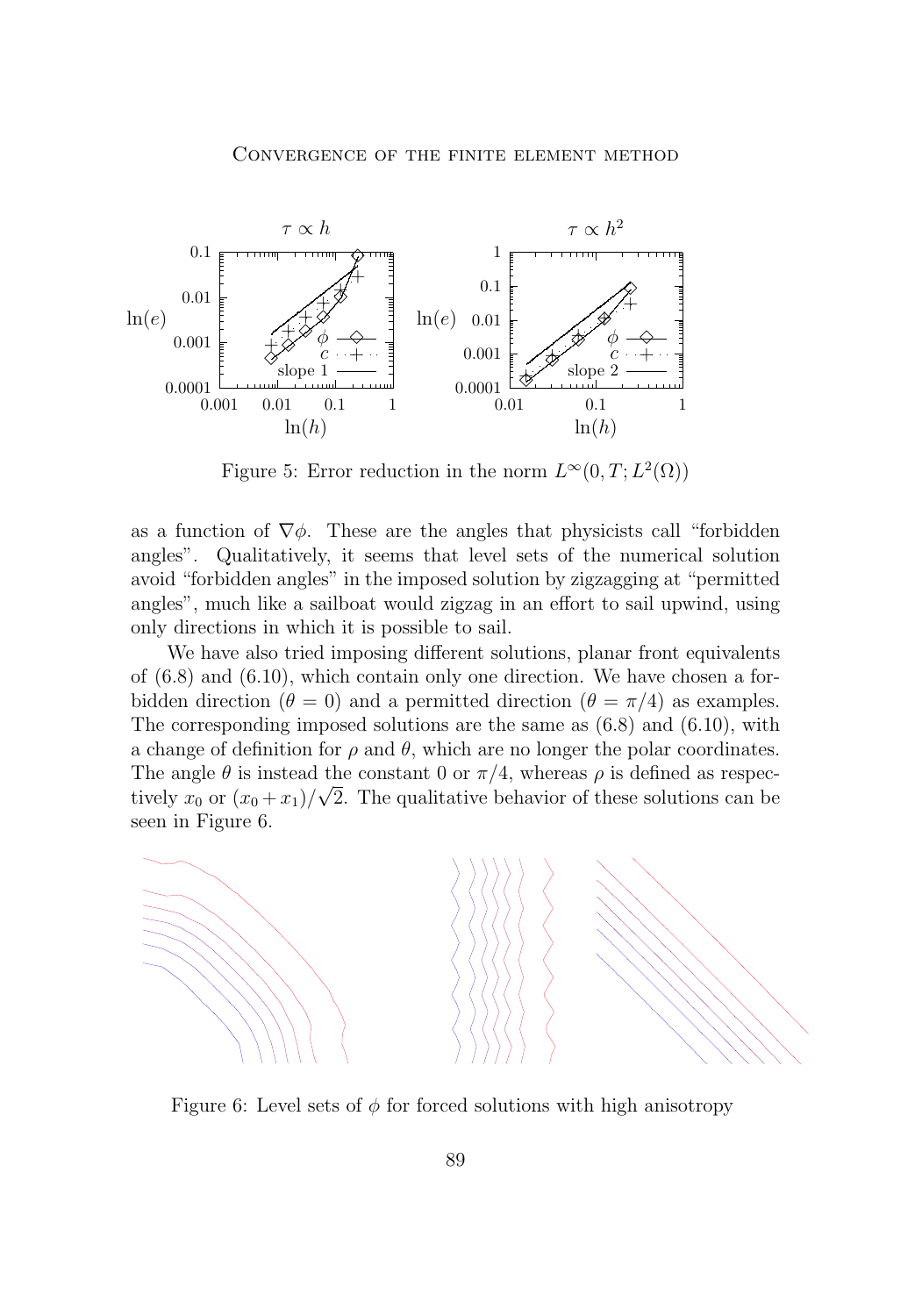We now present numerical evidence of convergence in the  $L^2$  norm even for the "forbidden direction" test, and in the  $H<sup>1</sup>$  norm only in the case of a "permitted direction". Apparently, the zigzagging behaviour still allows the solid-liquid front to evolve with a correct average velocity, but with wrong local gradients. For the sake of brevity, in this section we present only results for  $\phi$ , and decreasing the timestep quadratically with the mesh size. We have observed that in the high anisotropy regime, c always converges better than  $\phi$ , and its level sets never present the zigzagging behavior.

Table 5: results for a planar front with normal at angle 0

|                    |          | $  e  _{L^{\infty}(0,T;L^2(\Omega))}$ | OCm                      | $  e  _{L^2(0,T;H^1(\Omega))}$ | OCH1                     |
|--------------------|----------|---------------------------------------|--------------------------|--------------------------------|--------------------------|
| $0 \quad 3.54e-01$ | 0.012500 | 1.38e-01                              | $\overline{\phantom{m}}$ | 8.16e-01                       | $\overline{\phantom{a}}$ |
| 1 1.77e-01         | 0.003125 | 3.48e-02                              | 1.99                     | 5.38e-01                       | 0.60                     |
| 2 8.84e-02         | 0.000781 | $1.27e-02$                            | 1.46                     | 5.81e-01                       | $-0.11$                  |
| 4.42e-02           | 0.000195 | 6.58e-03                              | 0.94                     | $6.04e-01$                     | $-0.06$                  |

Table 6: results for a planar front with normal at angle  $\pi/4$ 

|               |                    |          | $  e  _{L^{\infty}(0,T;L^2(\Omega))}$ | OCm                      | $  e  _{L^2(0,T;H^1(\Omega))}$ | OCH1 |
|---------------|--------------------|----------|---------------------------------------|--------------------------|--------------------------------|------|
|               | $0 \quad 3.54e-01$ | 0.012500 | 2.26e-01                              | $\overline{\phantom{a}}$ | 8.76e-01                       | --   |
|               | $1 \quad 1.77e-01$ | 0.003125 | 4.95e-02                              | 2.19                     | 4.07e-01                       | 111  |
|               | 2 8.84e-02         | 0.000781 | 7.59e-03                              | 2.70                     | $2.00e-01$                     | 1.02 |
| $\mathcal{S}$ | 4.42e-02           | 0.000195 | 1.89e-03                              | 2.01                     | 1.01e-01                       | 0.99 |

From the results presented in Tables 5-6 and Figure [7,](#page-25-0) we conjecture that the result of Theorem [5.1](#page-10-0) still holds in the high anisotropy case, whenever the level sets of the solution have normals in the region where the anisotropy operator is still convex.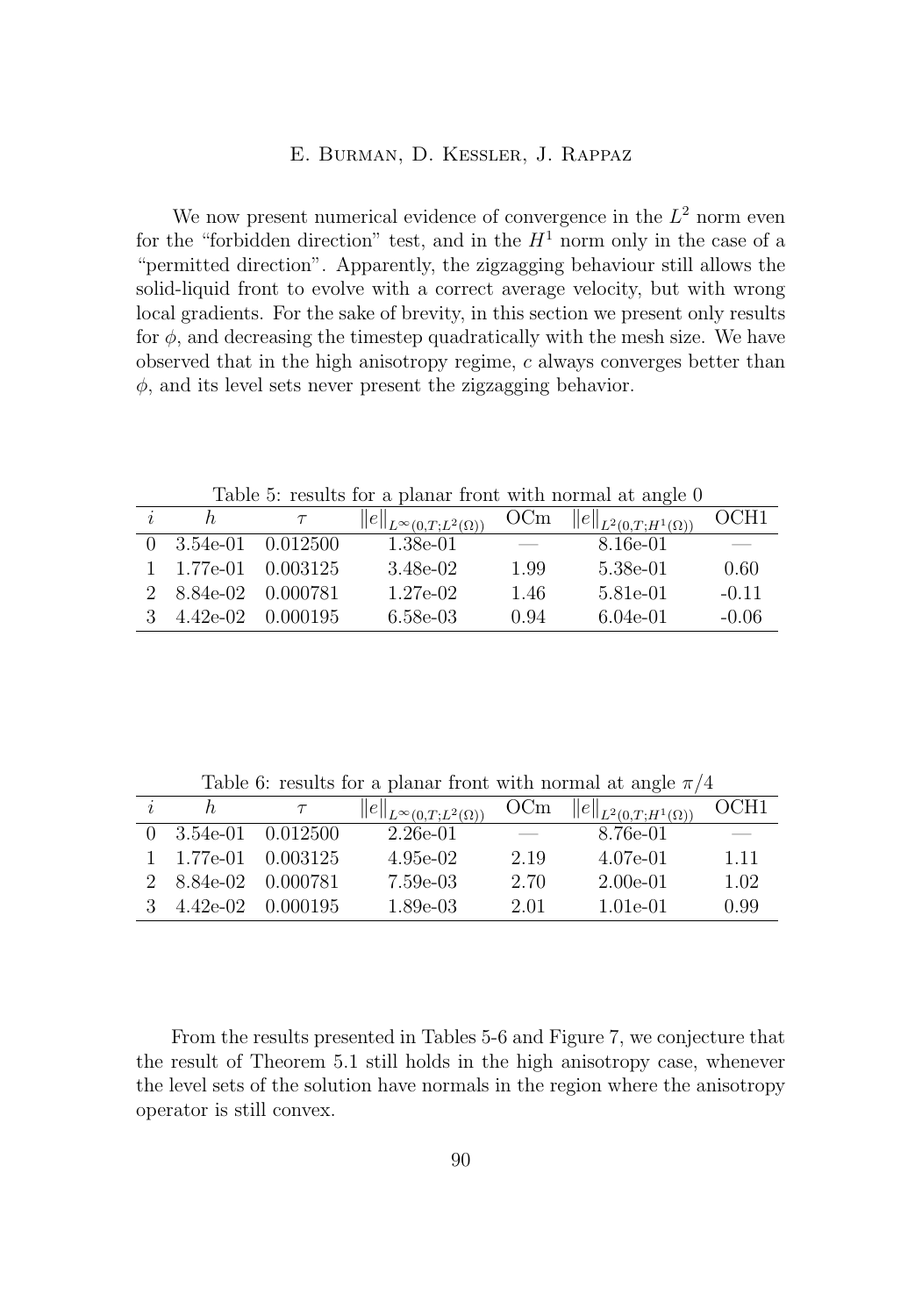<span id="page-25-0"></span>

Figure 7: Error reduction with high anisotropy

### **6.4 A physical example**

For the physical example, parameters of the nonlinear functions defined in  $(1.6)-(1.12)$  $(1.6)-(1.12)$  $(1.6)-(1.12)$  are set to

$$
\alpha^A = 0.508, \quad \alpha^B = 0.489,\tag{6.11}
$$

$$
\beta^A = .258, \quad \beta^B = -.241, \tag{6.12}
$$

$$
\gamma = 5.62 \times 10^{-4},\tag{6.13}
$$

$$
D_s = 10^{-4},\tag{6.14}
$$

$$
\delta = 10^{-2}.\tag{6.15}
$$

These are physical values for the Ni-Cu alloy, except for  $\delta$ . Anisotropy is set to the physical value  $\bar{a} = 2\%$ . [6] In figure [8,](#page-26-0) we present the level sets  $\phi = 1/2$ at regular time intervals after an initial condition with circular symmetry. In this computation, the boundary conditions are the natural conditions for the differential operators, and there is no artificial forcing term. Notice that at the tip of the dendrite, the level sets are evenly spaced, indicating a uniform velocity, as expected from physics, except for small times and close to the boundary of the domain.

#### **Acknowledgements**

The second author is very grateful to Prof. Ricardo Nochetto for giving him the opportunity to visit the University of Maryland in 2002 and 2003.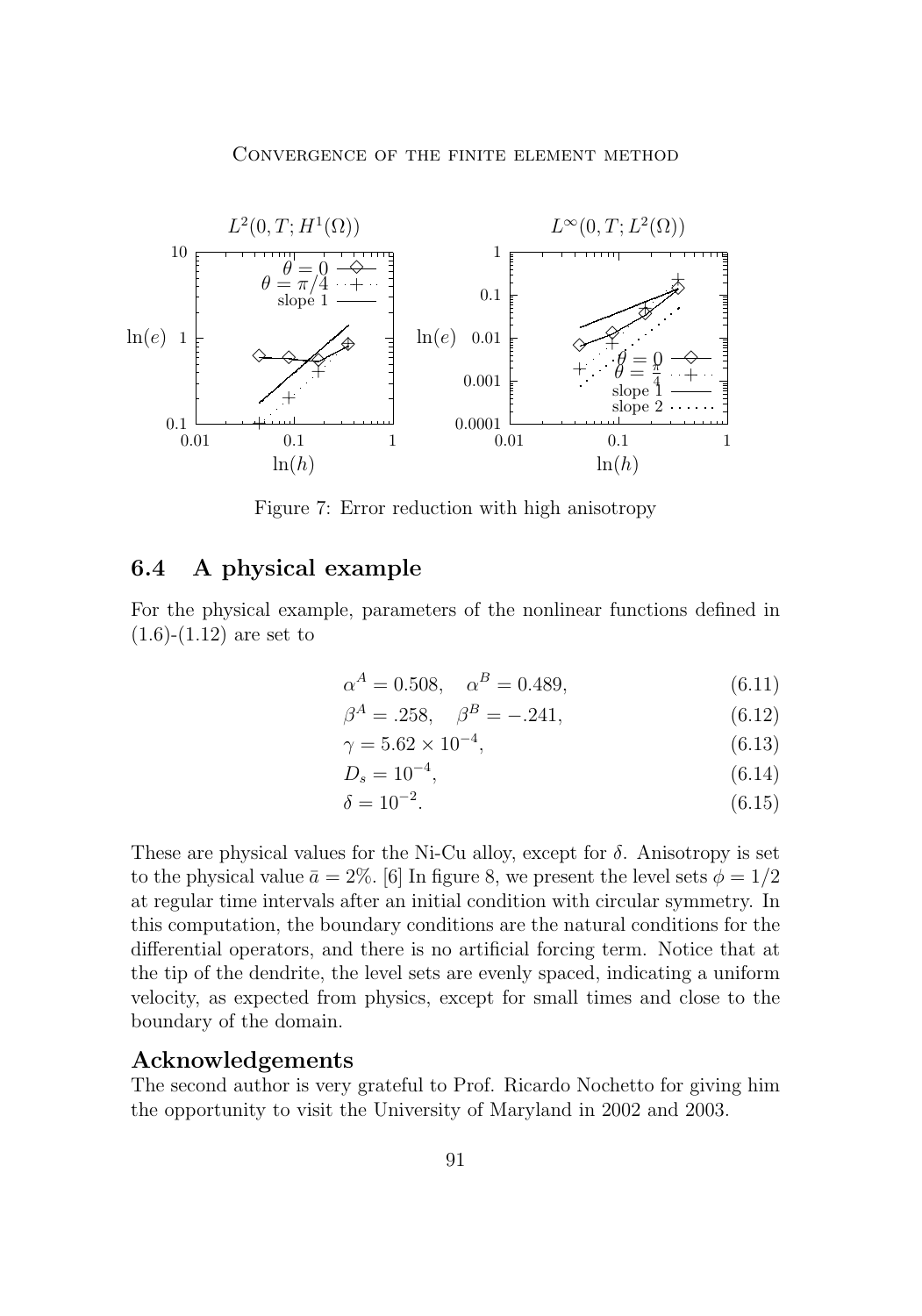<span id="page-26-0"></span>

Figure 8: Physical simulation for Ni-Cu,  $\bar{a} = 0.02$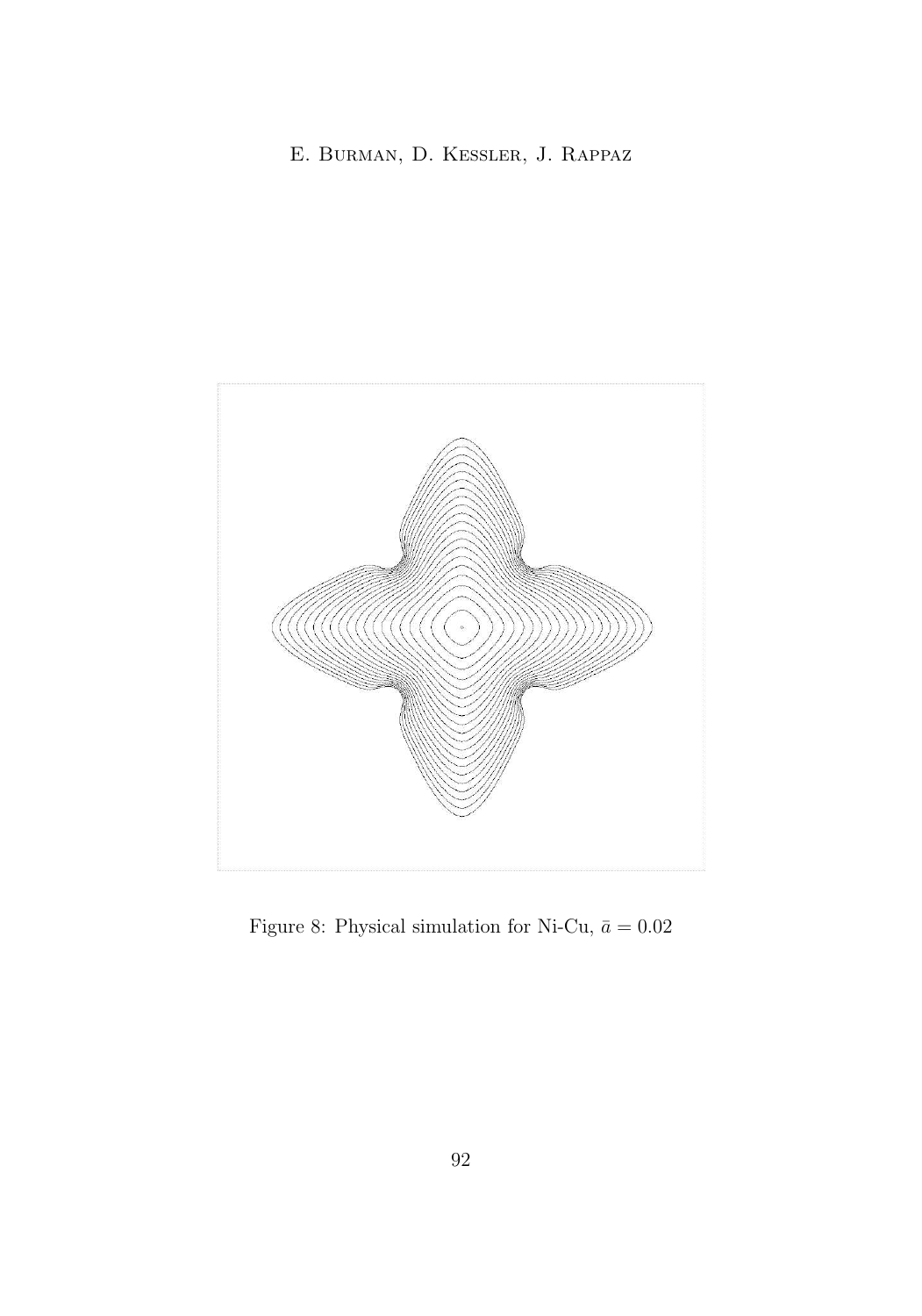# **References**

- [1] E. Burman and J. Rappaz. Existence of solutions to an anisotropic phase-field model. *Math. Methods Appl. Sci.*, 26(13):1137–1160, 2003.
- [2] X. Chen, C. M. Elliott, A. Gardiner, and J. J. Zhao. Convergence of numerical solutions to the Allen-Cahn equation. *Appl. Anal.*, 69(1-2):47– 56, 1998.
- [3] Z. Chen and K.-H. Hoffmann. An error estimate for a finite-element scheme for a phase field model. *IMA J. Numer. Anal.*, 14(2):243–255, 1994.
- [4] B. Dacorogna. *Direct methods in the calculus of variations*, volume 78 of *Applied Mathematical Sciences*. Springer-Verlag, Berlin, 1989.
- [5] X. Feng and A. Prohl. Analysis of a fully discrete finite element method for the phase field model and approximation of its sharp interface limits. *Math. Comp.*, 73(246):541–567 (electronic), 2004.
- [6] D. Kessler. *Modeling, mathematical and numerical study of a solutal phase-field model*. PhD thesis, Mathematics department, EPFL, 2001.
- [7] D. Kessler, O. Krüger, and J.F. Scheid. Modeling, mathematical and numerical study of a solutal phase-field model. PREPRINT no. 10.98, DMA, EPFL, 1998.
- [8] D. Kessler and J.-F. Scheid. A priori error estimates of a finite-element method for an isothermal phase-field model related to the solidification process of a binary alloy. *IMA J. Numer. Anal.*, 22(2):281–305, 2002.
- [9] R. Kobayashi. A numerical approach to three-dimensional dendritic solidification. *Experiment. Math.*, 3(1):59–81, 1994.
- [10] J. Rappaz and J. F. Scheid. Existence of solutions to a phase-field model for the isothermal solidification process of a binary alloy. *Math. Methods Appl. Sci.*, 23(6):491–513, 2000.
- [11] A. Schmidt and K. G. Siebert. ALBERT—software for scientific computations and applications. *Acta Math. Univ. Comenian. (N.S.)*, 70(1):105–122, 2000.